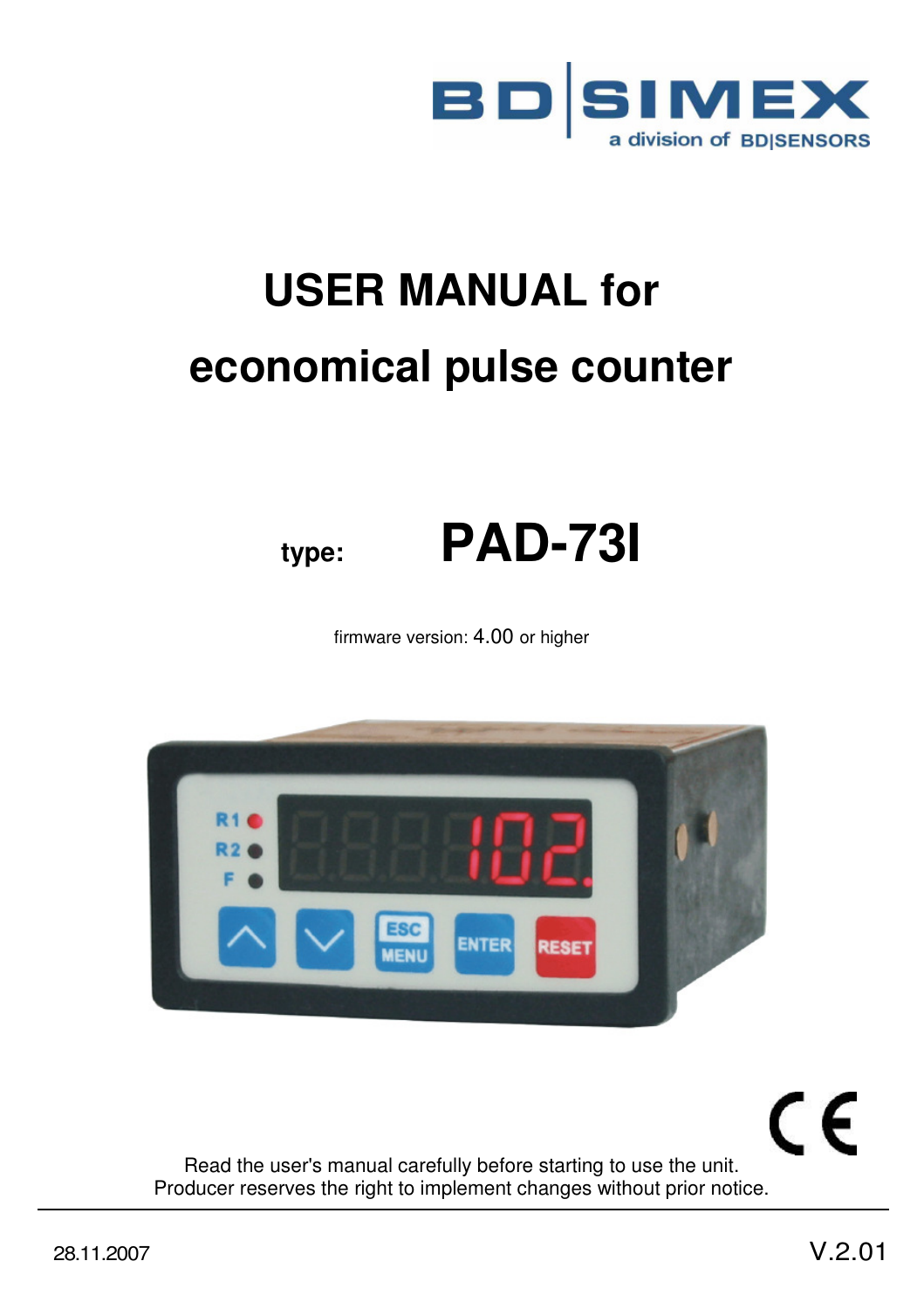# **CONTENTS**

#### Explanation of symbols used in the manual:



- This symbol denotes especially important guidelines concerning the installation and operation of the device. Not complying with the guidelines denoted by this symbol may cause an accident, damage or equipment destruction.

#### IF THE DEVICE IS NOT USED ACCORDING TO THE MANUAL THE USER IS **RESPONSIBLE FOR POSSIBLE DAMAGES.**



- This symbol denotes especially important characteristics of the unit. Read any information regarding this symbol carefully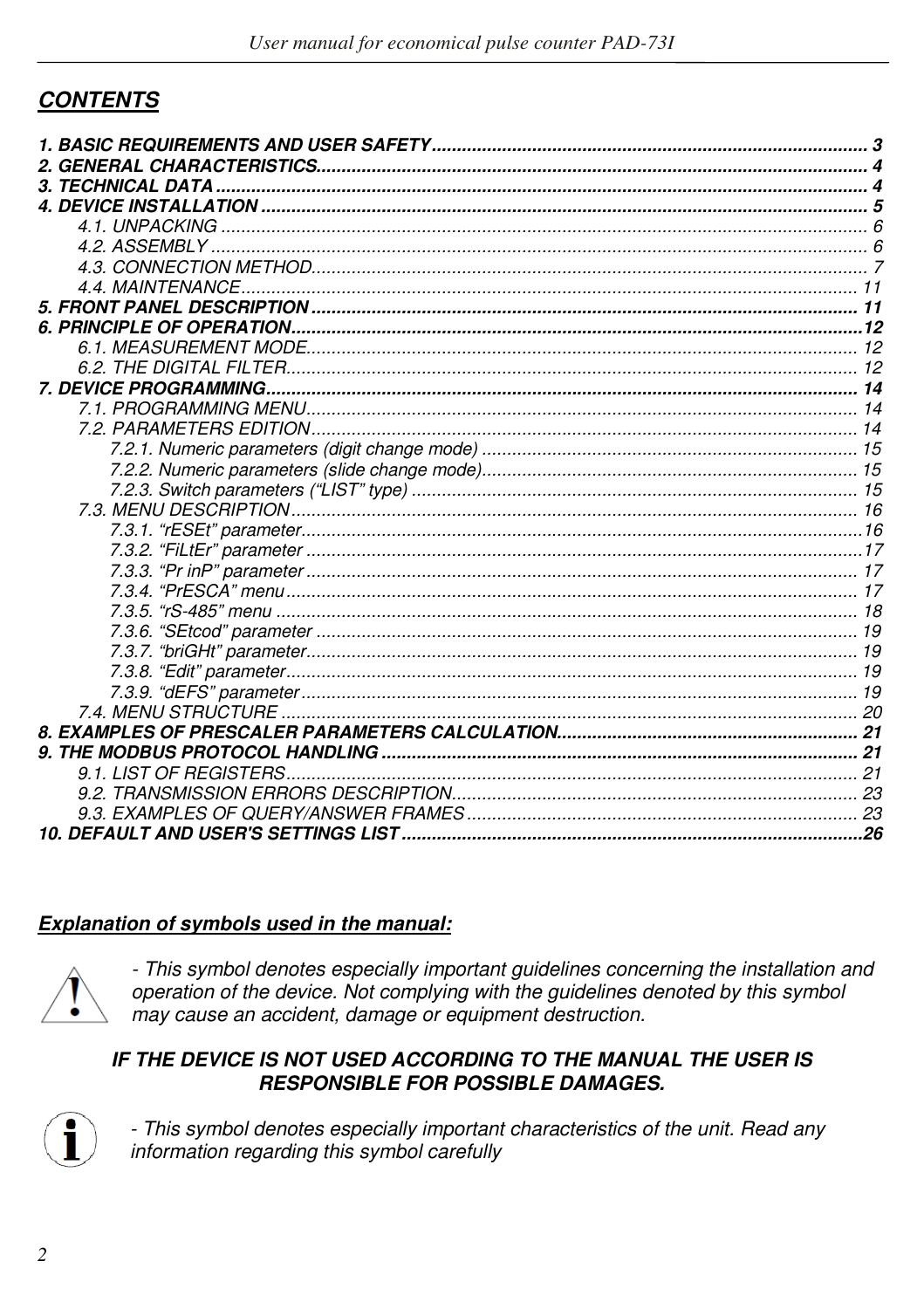# *1. BASIC REQUIREMENTS AND USER SAFETY*



#### - **The manufacturer is not responsible for any damages caused by inappropriate installation, not maintaining the proper technical condition and using the unit against its destination.**

- Installation should be conducted by qualified personnel. During installation all available safety requirements should be considered. The fitter is responsible for executing the installation according to this manual, local safety and EMC regulations.

- The unit must be properly set-up, according to the application. Incorrect configuration can cause defective operation, which can lead to unit damage or an accident.

- **If in the case of a defect of unit operation there is a risk of a serious threat to the safety of people or property additional, independent systems and solutions to prevent such a threat must be used.** 

- **The unit uses dangerous voltage that can cause a lethal accident. The unit must be switched off and disconnected from the power supply prior to starting installation of troubleshooting (in the case of malfunction).** 

- Neighbouring and mating equipment must meet the requirements of appropriate standards and regulations concerning safety and be equipped with adequate antiovervoltage and anti-interference filters.

- **Do not attempt to disassemble, repair or modify the unit yourself. The unit has no user serviceable parts. Units, in which a defect was stated must be disconnected and submitted for repairs at an authorized service centre.** 



- In order to minimize fire or electric shock hazard, the unit must be protected against atmospheric precipitation and excessive humidity.

- Do not use the unit in areas threatened with excessive shocks, vibrations, dust, humidity, corrosive gasses and oils.
- Do not use the unit in explosion hazard areas.

- Do not use the unit in areas with significant temperature variations, exposed to condensation or icing.

- Do not use the unit in areas exposed to direct sunlight.

- Make sure that the ambient temperature (e.g. inside the control box) does not exceed the recommended values. In such cases forced cooling of the unit must be considered (e.g. by using a ventilator).



**The unit is designed for operation in an industrial environment and must not be used in a household environment or similar.**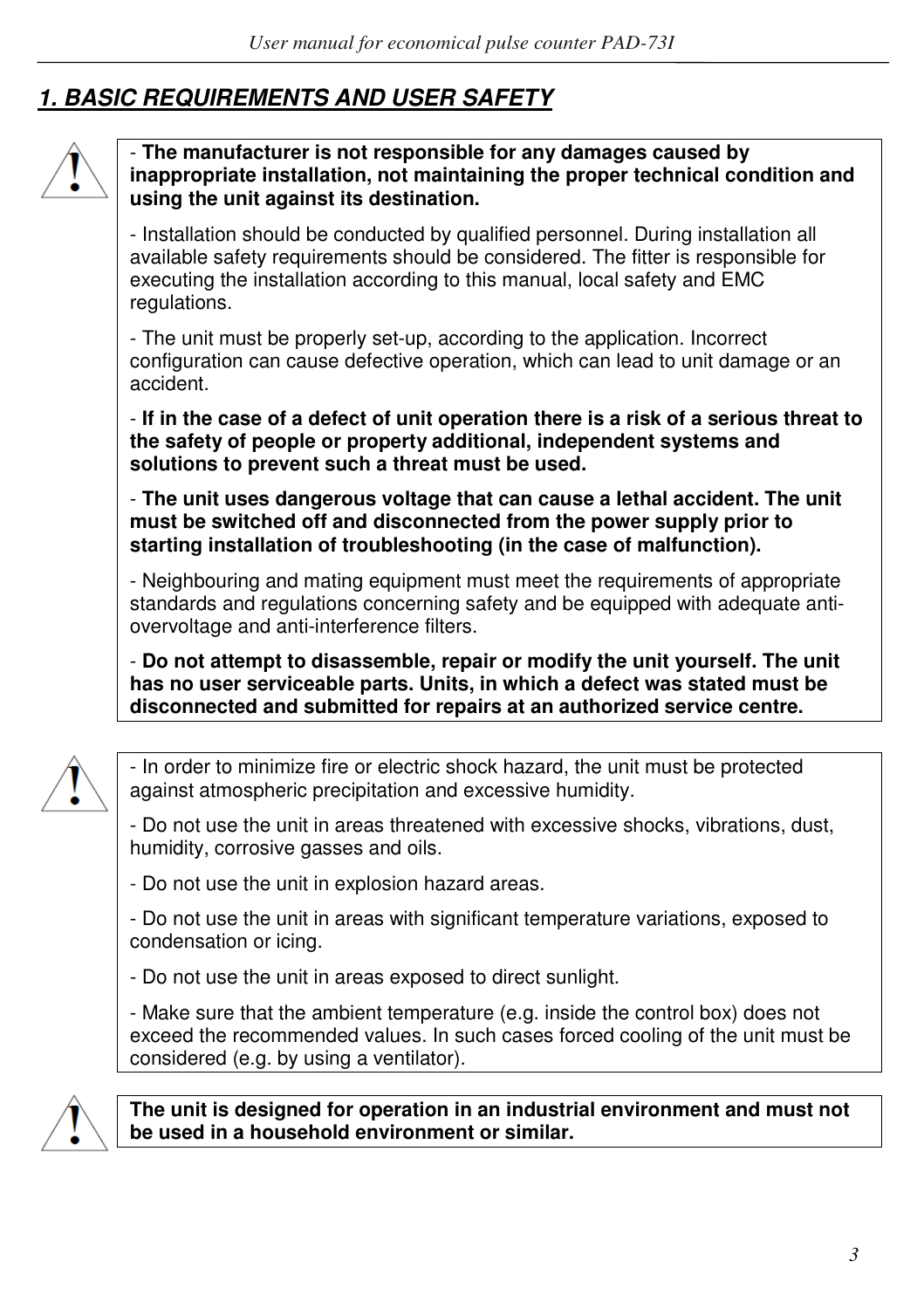# *2. GENERAL CHARACTERISTICS*

The economical pulse counter type **PAD-73I** has been build as simplified version of SIMpact series digital counters. It is designed for up-down counting in range of 6 digits. This low cost counter is equipped with single counting input, the maximum frequency of input signal is limited to 3 kHz. Additional programmable input allows to clear counter's value, hold counting or change counting direction (one of them). The inputs are fully separated from other internal circuits. **PAD-73I** can cooperate with electronic and mechanical sensors. Build in adjustable digital filter allows denouncing of mechanical contacts. The six digits display, can display decimal point on any position (user defined). Internal input divider can be programmed to value from 1 to 999999, and together with programmable multiplier and decimal point realize recalculation of input pulses to desired units. The counter can be manually zeroed using [**RESET**] button. Zeroing can be done at any time, but needs confirmation by [**ENTER**] button. Using local keyboard user can change all parameters as wish, and access to settings (menu) can be protected by 4-digit, user defined password.

Thanks to small dimensions (72 x 36 mm) **PAD-73I** can be used in any place where the space is limited.

# *3. TECHNICAL DATA*

| Power supply voltage<br>(depending on version)<br>External fuse (required)<br>Power consumption |                           | 85230260 $V_{AC/DC}$ ; 50 $\div$ 60 Hz<br>or 192450 V <sub>DC</sub> ; 162435 V <sub>AC</sub><br>T - type, max. 2 A<br>max. 4.5 VA @ 85 ÷ 260 VAC/DC<br>max. 4.5 VA @ 16 V ÷ 35 V <sub>AC</sub><br>max. 4.5 W @ 19 V $\div$ 50 V <sub>DC</sub> |
|-------------------------------------------------------------------------------------------------|---------------------------|-----------------------------------------------------------------------------------------------------------------------------------------------------------------------------------------------------------------------------------------------|
| Pulse inputs                                                                                    |                           |                                                                                                                                                                                                                                               |
|                                                                                                 | C input<br>D input<br>COM | programmable (terminal no. 7)<br>reset counter (terminal no. 8)<br>common terminal (terminal no. 9)                                                                                                                                           |
| Input levels                                                                                    |                           |                                                                                                                                                                                                                                               |
|                                                                                                 | low level:<br>high level: | $0 V \div 1 V$<br>10 V ÷ 30 V (12 mA @ 24 V)                                                                                                                                                                                                  |
| Max. input frequency                                                                            |                           | electronic: 3 kHz<br>contact: 90 Hz (adjustable filter)                                                                                                                                                                                       |
| Display range                                                                                   |                           | $-99999 \div 999999$ , plus decimal point                                                                                                                                                                                                     |
| Sensor supply output:                                                                           |                           | 24 V +5 %, -10 % / max. 100 mA, stabilized                                                                                                                                                                                                    |
| Communication interface                                                                         |                           | RS-485, 8N1 and 8N2, Modbus RTU, not separated                                                                                                                                                                                                |
| Baud rate                                                                                       |                           | 1200 bit/sec $\div$ 115200 bit/sec                                                                                                                                                                                                            |
| Display                                                                                         |                           | LED, 6 digit, 9 mm height, red                                                                                                                                                                                                                |
| Data memory                                                                                     |                           | non-volatile memory, EEPROM type                                                                                                                                                                                                              |
| Protection level                                                                                |                           | IP 65 (from front, after using waterproof cover)<br>IP 40 (from front)<br>IP 20 (housing and connection clips)                                                                                                                                |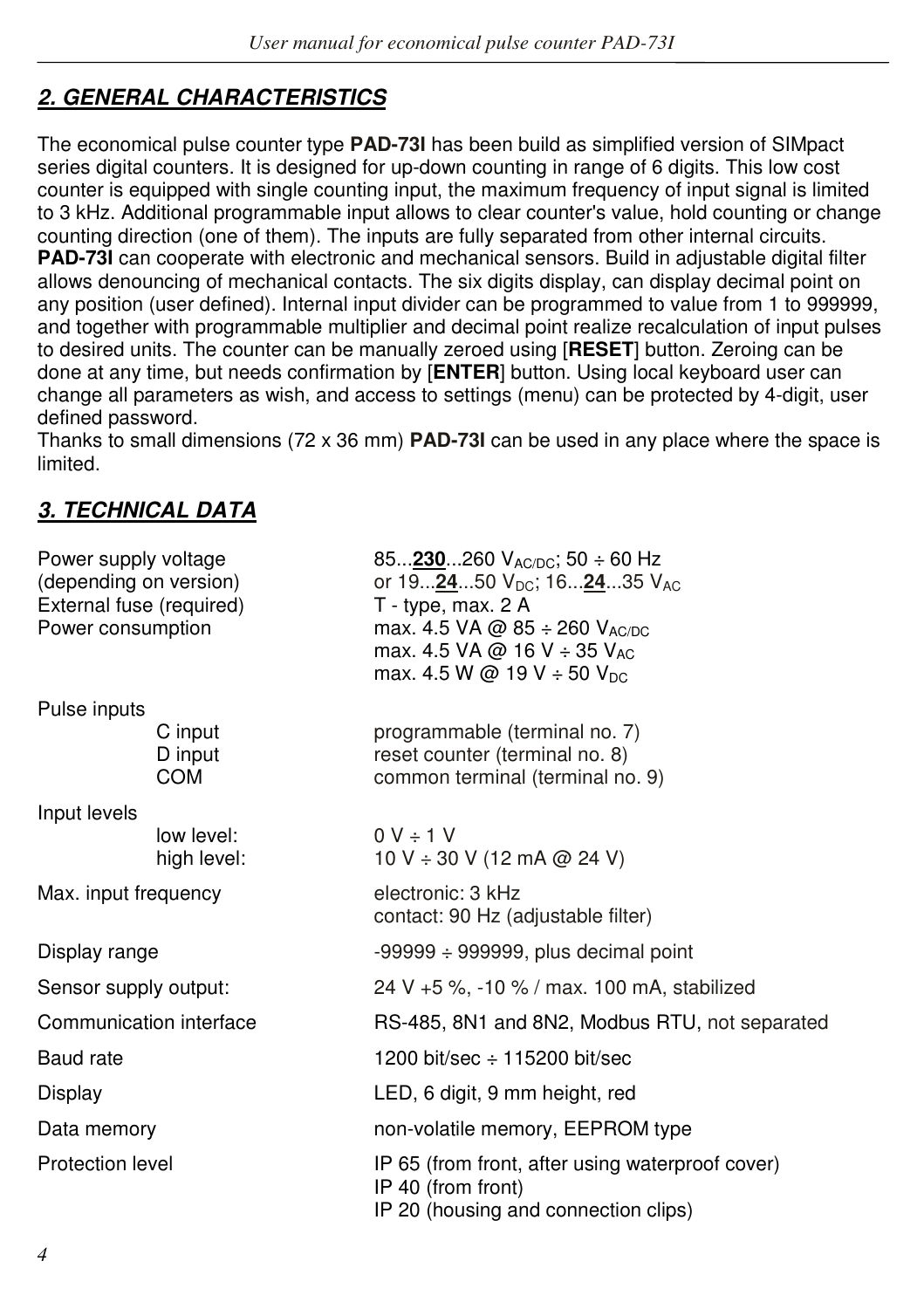| Housing type<br>Housing material<br>Housing dimensions<br>Mounting hole<br>Assembly depth<br>Panel thickness | panel<br>NORYL - GFN2S E1<br>72 x 36 x 97 mm<br>66.5 x 32.5 mm<br>min. 102 mm<br>max. 5 mm                                                                                                                                                                                                                                            |
|--------------------------------------------------------------------------------------------------------------|---------------------------------------------------------------------------------------------------------------------------------------------------------------------------------------------------------------------------------------------------------------------------------------------------------------------------------------|
| Operating temperature<br>Storage temperature<br>Humidity<br>Altitude                                         | 0 °C to +50 $^{\circ}$ C<br>$-10$ °C to $+70$ °C<br>5 to 90 % no condensation<br>up to 2000 meters above sea level                                                                                                                                                                                                                    |
| Screws tightening max. torque                                                                                | $0.5$ Nm                                                                                                                                                                                                                                                                                                                              |
| Max. connection leads diameter                                                                               | $2.5$ mm <sup>2</sup>                                                                                                                                                                                                                                                                                                                 |
| Safety requirements                                                                                          | according to: PN-EN 61010-1<br>installation category: II<br>pollution degree: 2<br>voltage in relation to ground: 300 V <sub>AC</sub><br>insulation resistance: $>20$ MQ<br>insulation strength between power supply and<br>input/output terminal: 1 min. @ 2300 V<br>insulation strength between relays terminal:<br>1 min. @ 1350 V |
| <b>EMC</b>                                                                                                   | according to: PN-EN 61326                                                                                                                                                                                                                                                                                                             |



**This is a class A unit. In housing or a similar area it can cause radio frequency interference. In such cases the user can be requested to use appropriate preventive measures.** 

# *4. DEVICE INSTALLATION*

The unit has been designed and manufactured in a way assuring a high level of user safety and resistance to interference occurring in a typical industrial environment. In order to take full advantage of these characteristics installation of the unit must be conducted correctly and according to the local regulations.



- Read the basic safety requirements on page 3 prior to starting the installation.

- Ensure that the power supply network voltage corresponds to the nominal voltage stated on the unit's identification label.

- The load must correspond to the requirements listed in the technical data.

- All installation works must be conducted with a disconnected power supply.

- Protecting the power supply clamps against unauthorized persons must be taken into consideration.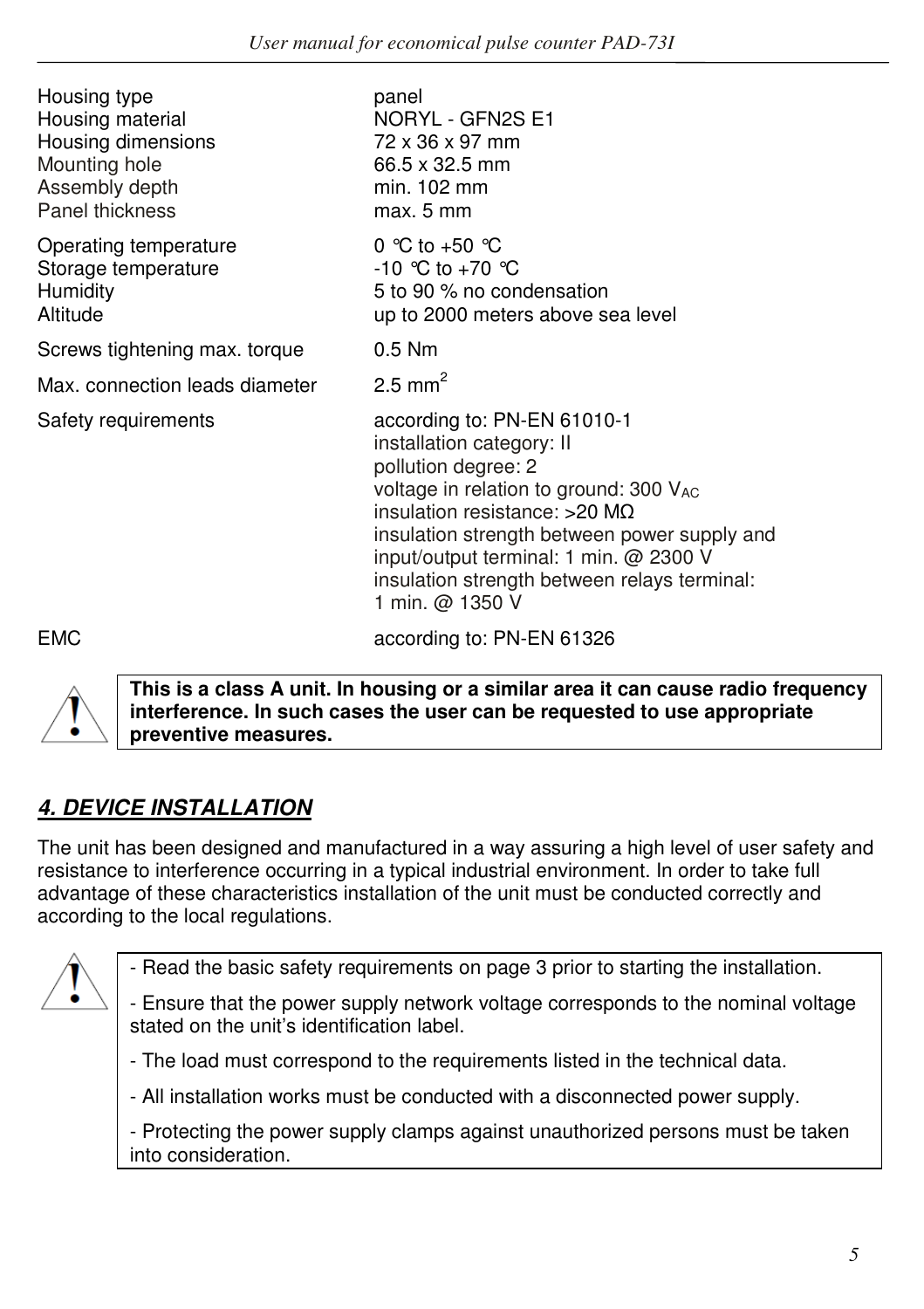# *4.1. UNPACKING*

After removing the unit from the protective packaging, check for transportation damage. Any transportation damage must be immediately reported to the carrier. Also, write down the unit serial number on the housing and report the damage to the manufacturer.

Attached with the unit please find:

- user's manual
- warranty
- assembly brackets 2 pieces

# *4.2. ASSEMBLY*



- The unit is designed for mounting indoor inside housings (control panel, switchboard) assuring appropriate protection against electric impulse waves. Metal housing must be connected to the grounding in a way complying with the governing regulations.

- Disconnect the power supply prior to starting assembly.

- Check the correctness of the performed connections prior to switching the unit on.



In order to assembly the unit, a  $66.5 \times 32.5$  mm mounting hole (Figure 4.1) must be prepared. The thickness of the material of which the panel is made must not exceed 5 mm. When preparing the mounting hole take the grooves for catches located on both sides of the housing into consideration (Figure 4.1). Place the unit in the mounting hole inserting it from the front side of the panel, and then fix it using the brackets (Figure 4.2). The minimum distances between assembly holes' axes - due to the thermal and mechanical conditions of operation - are 91 mm x 57mm (Figure 4.3).



*Figure 4.1. Mounting hole dimensions*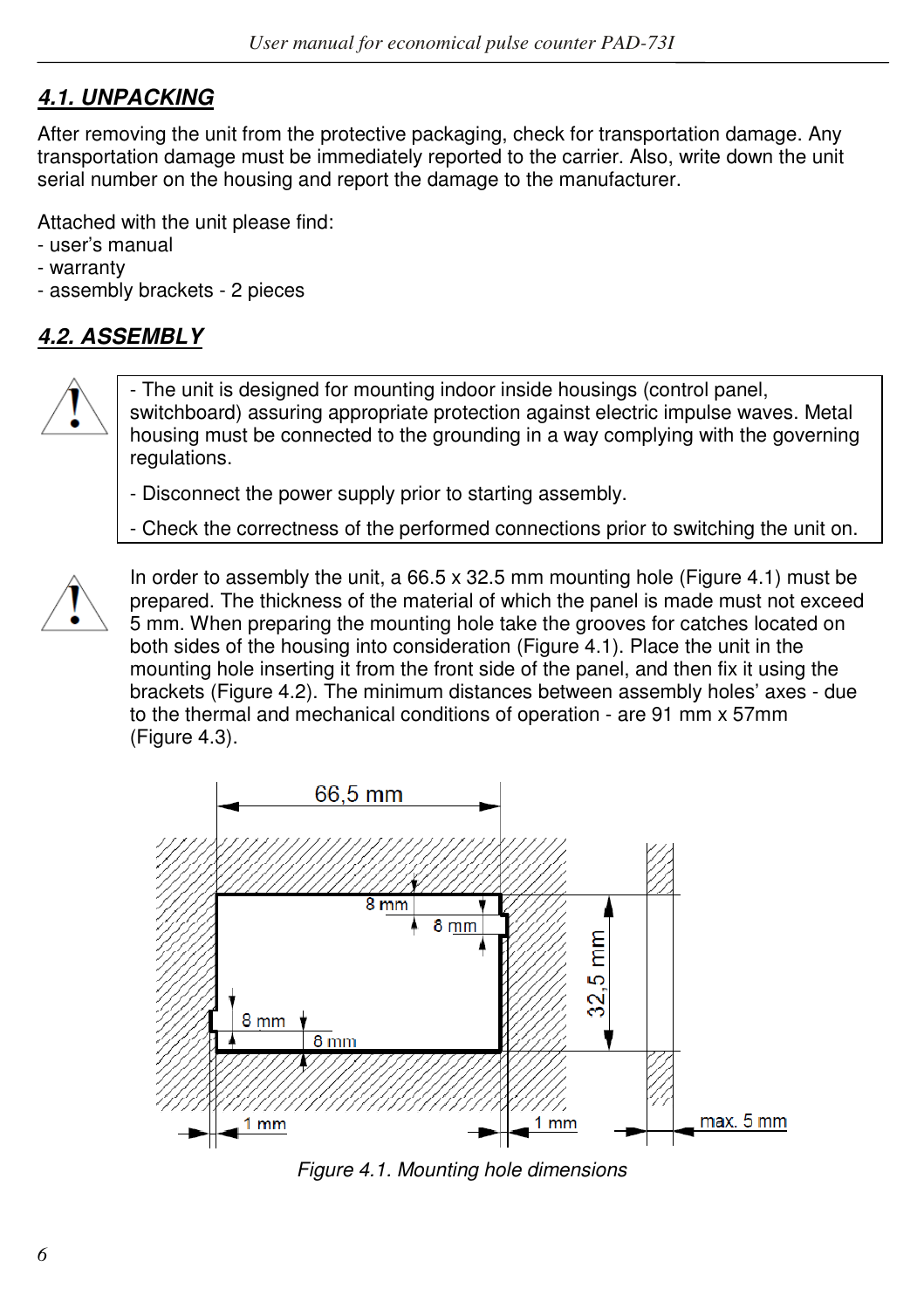

*Figure 4.2. Installing of brackets, and dimensions of connectors.* 



*Figure 4.3. Minimum distances when assembly of a number of units* 

# *4.3. CONNECTION METHOD*

#### *Caution*

- Installation should be conducted by qualified personnel. During installation all available safety requirements should be considered. The fitter is responsible for executing the installation according to this manual, local safety and EMC regulations.

- The unit is not equipped with an internal fuse or power supply circuit breaker. Because of this an external time-delay cut-out fuse with minimal possible nominal current value must be used (recommended bipolar, max. 2 A) and a power supply circuit-breaker located near the unit. In the case of using a monopolar fuse it must be mounted on the phase cable (L).

- The power supply network cable diameter must be selected in such a way that in the case of a short circuit of the cable from the side of the unit the cable shall be protected against destruction with an electrical installation fuse.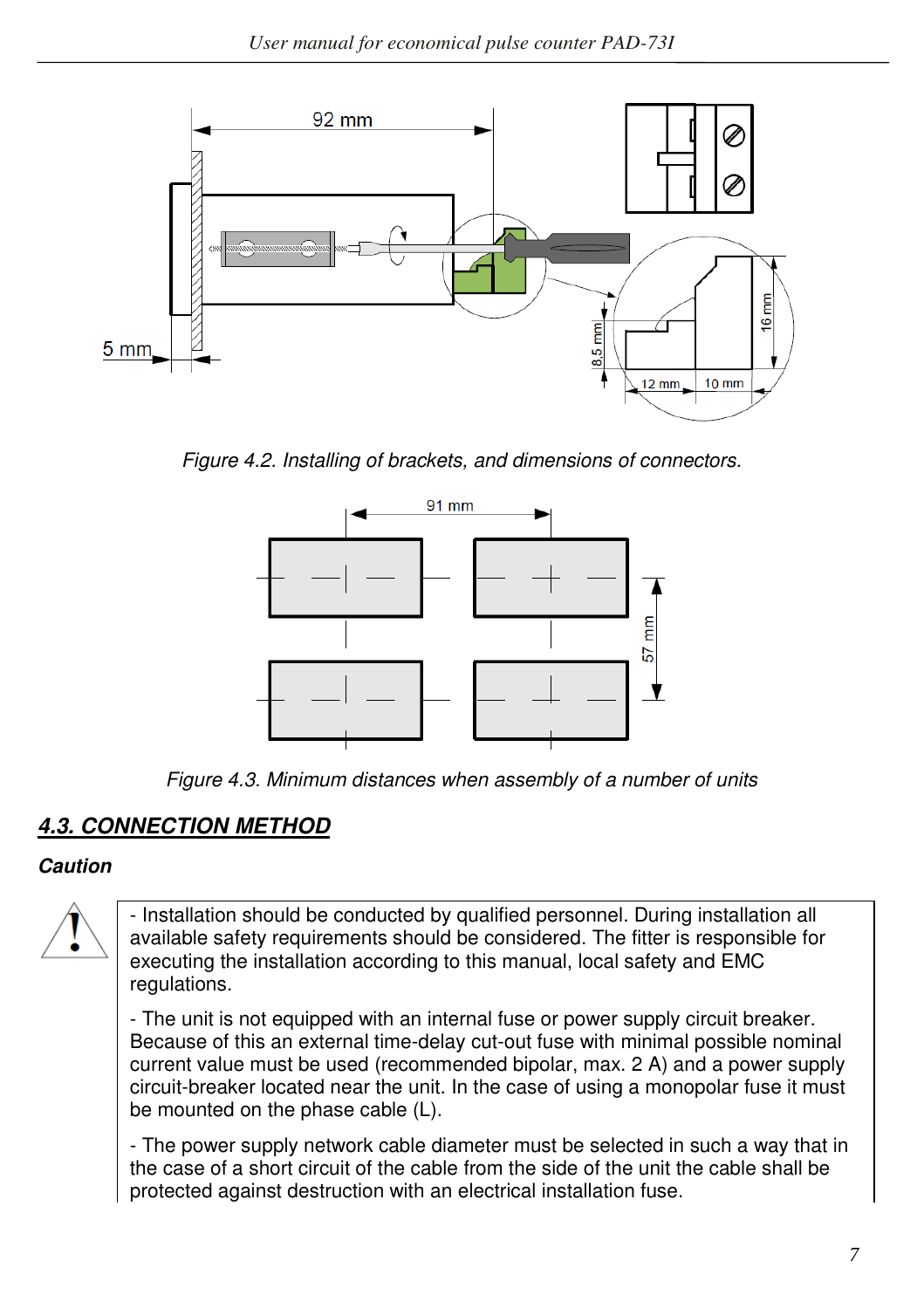

- Wiring must meet appropriate standards and local regulations and laws.

- In order to secure against accidental short circuit the connection cables must be terminated with appropriate insulated cable tips.

- Tighten the clamping screws. The recommended tightening torque is 0.5 Nm. Loose screws can cause fire or defective operation. Over tightening can lead to damaging the connections inside the units and breaking the thread.

- In the case of the unit being fitted with separable clamps they should be inserted into appropriate connectors in the unit, even if they are not used for any connections.

#### **- Unused clamps (marked as n.c.) must not be used for connecting any connecting cables (e.g. as bridges), because this can cause damage to the equipment or electric shock.**

- If the unit is equipped with housing, covers and sealing packing, protecting against water intrusion, pay special attention to their correct tightening or clamping. In the case of any doubt consider using additional preventive measures (covers, roofing, seals, etc.). Carelessly executed assembly can increase the risk of electric shock.

- After the installation is completed do not touch the unit's connections when it is switched on, because it carries the risk of electrical shock.

#### **Due to possible significant interference in industrial installations appropriate measures assuring correct operation of the unit must be applied. To avoid the unit of improper indications keep recommendations listed below.**

- Avoid common (parallel) leading of signal cables and transmission cables together with power supply cables and cables controlling induction loads (e.g. contactors). Such cables should cross at a right angle.
- Contactor coils and induction loads should be equipped with anti-interference protection systems, e.g. RC-type.
- Use of screened signal cables is recommended. Signal cable screens should be connected to the earthing only at one of the ends of the screened cable.
- In the case of magnetically induced interference the use of twisted couples of signal cables (so-called "spirals") is recommended. The spiral (best if shielded) must be used with RS-485 serial transmission connections.
- In the case of interference from the power supply side the use of appropriate antiinterference filters is recommended. Bear in mind that the connection between the filter and the unit should be as short as possible and the metal housing of the filter must be connected to the earthing with largest possible surface. The cables connected to the filter output must not run in parallel with cables with interference (e.g. circuits controlling relays or contactors).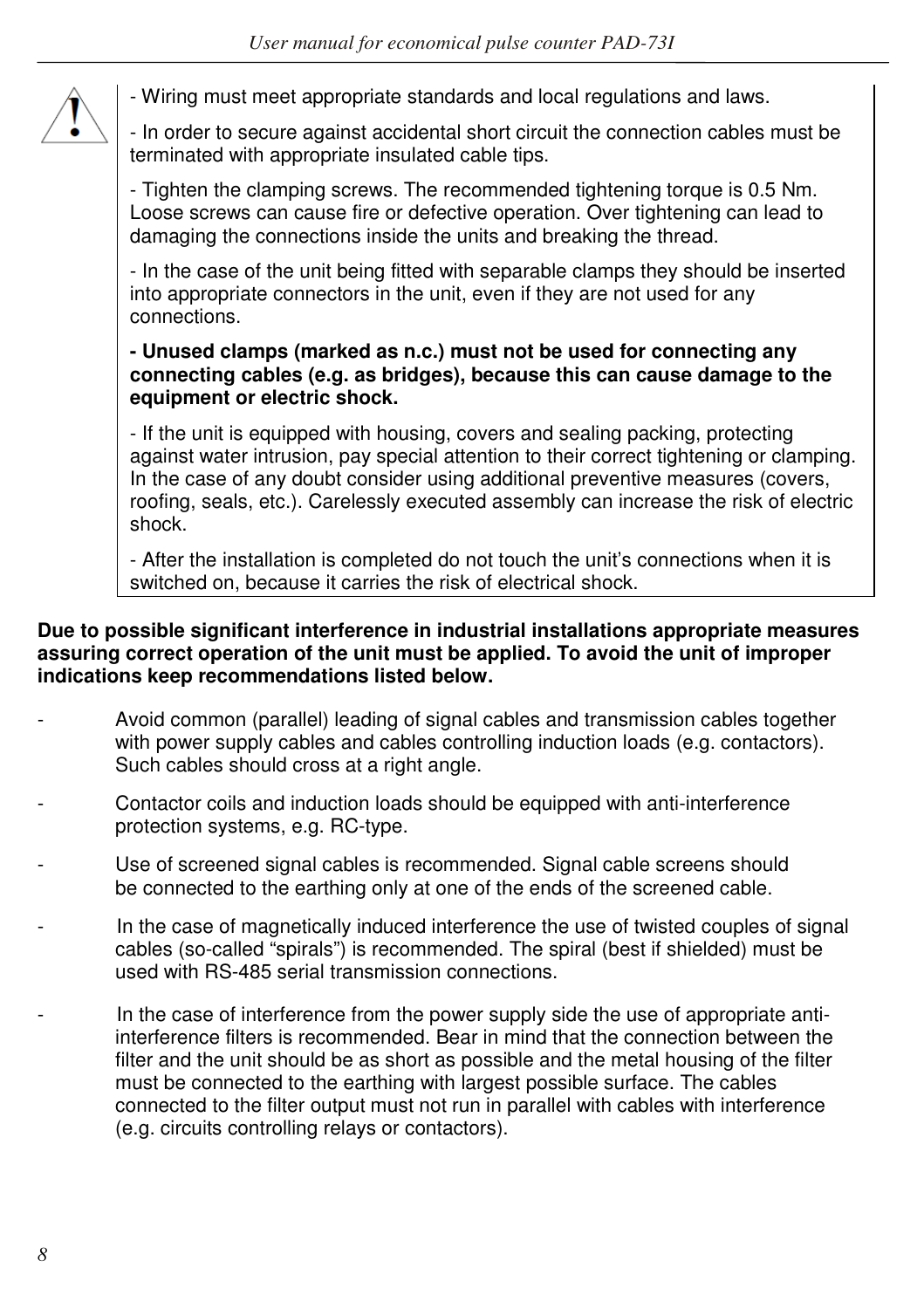Connections of power supply voltage and measurement signals are executed using the screw connections on the back of the unit's housing (Figure  $4.4 - 4.8$ ).



*Figure 4.4. Method of cable insulation replacing and cable terminals* 



*Figure 4.5. Terminals description*

# *Description of control signals' symbols.*

- **{ B }**  counting input, pulse
- **{ C }**  programmable input
	- **{ COM }**  common terminal



 **All connections must be made while power supply is disconnected!**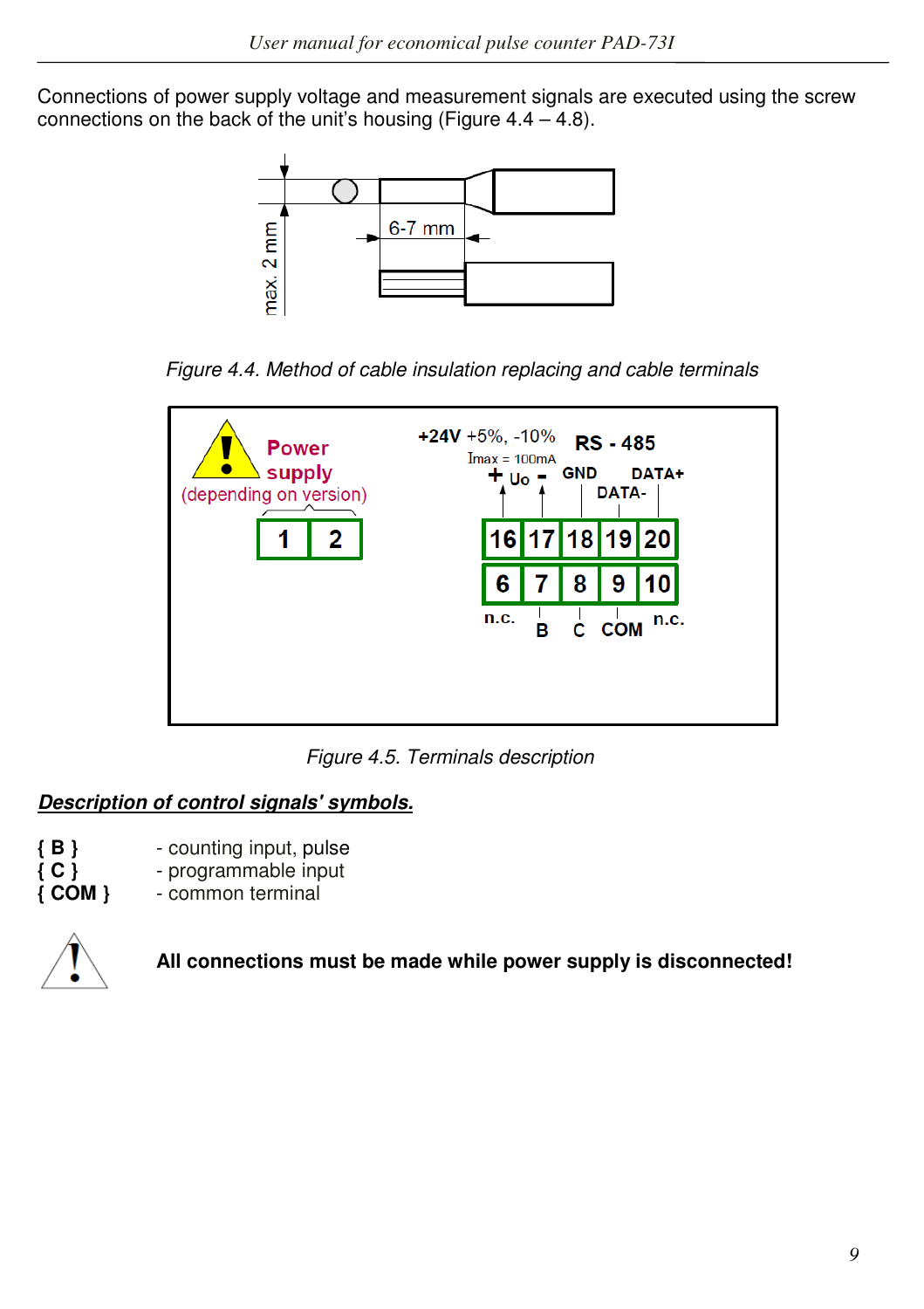

*Figure 4.6. Connection of power supply* 



*Figure 4.7. Example of connection with mechanical sensor and external button* 



*Figure 4.8. Example of connection with electronic sensor*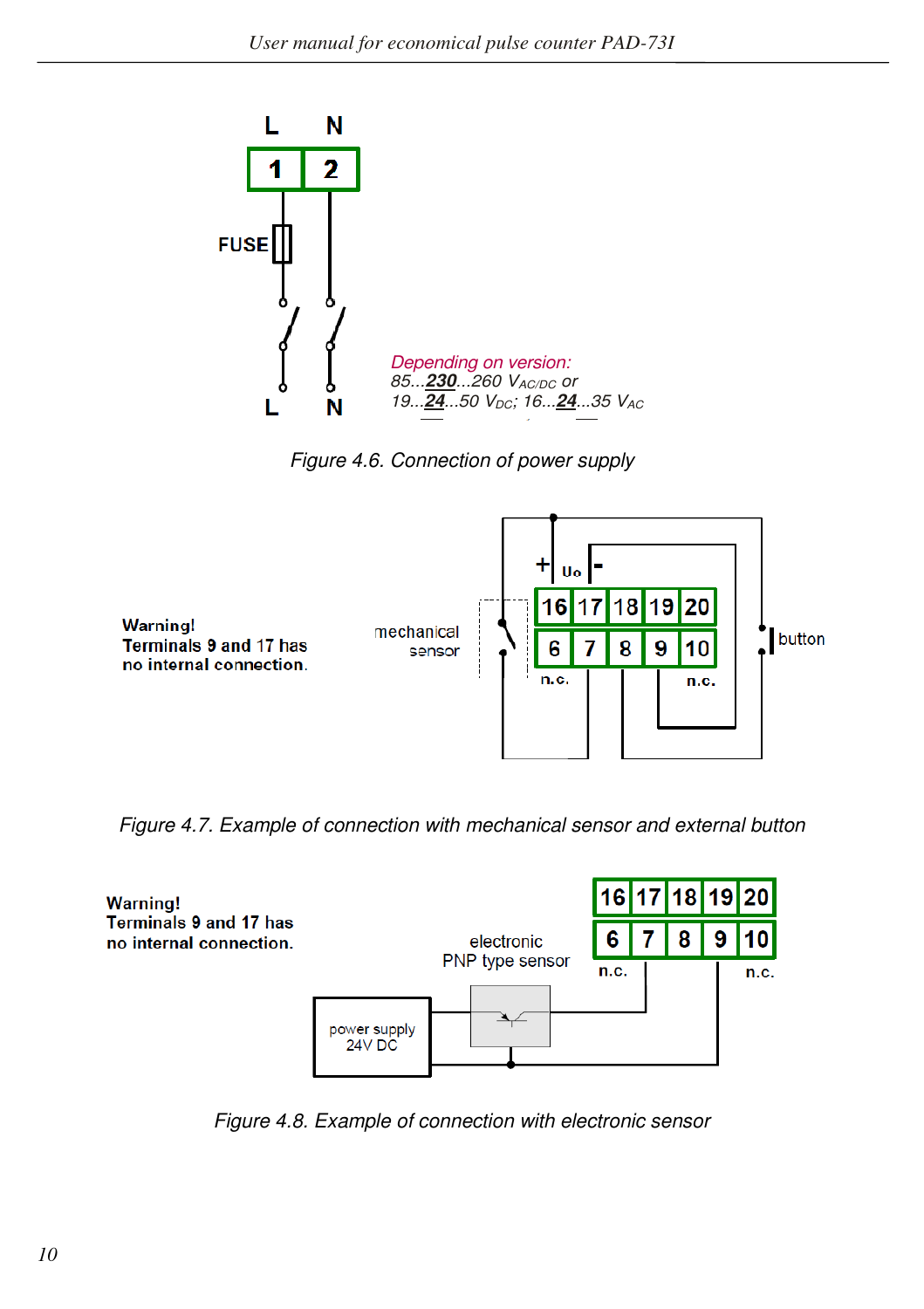# *4.4. MAINTENANCE*

The unit does not have any internal replaceable or adjustable components available to the user. Pay attention to the ambient temperature in the room where the unit is operating. Excessively high temperatures cause faster ageing of the internal components and shorten the fault-free time of unit operation.

In cases where the unit gets dirty do not clean with solvents. For cleaning use warm water with small amount of detergent or in the case of more significant contamination ethyl or isopropyl alcohol.



Using any other agents can cause permanent damage to the housing.



Product marked with this symbol should not be placed in municipal waste. Please check local regulations for disposal and electronic products.

# *5. FRONT PANEL DESCRIPTION*



#### *Symbols and functions of push-buttons:*

| Symbol used in the manual: [ENTER]<br><b>ENTER</b><br>Functions:<br>Start to edit the parameter<br>Enter to the sub-menu<br>Confirmation of changes made in parameter being edited<br>Symbol used in the manual: [^] [v]<br>Functions:<br>Change of the present menu<br>Modification of the parameter value<br>Symbol used in the manual: [RESET]<br><b>RESET</b><br>Functions:<br>confirmed by [ENTER] button. | <b>ESC</b><br><b>MENU</b> | Symbol used in the manual: [ESC/MENU]<br>Functions:<br>Enter to main menu (press and hold by at least 2 sec.)<br>Exit the current level and Enter to previous menu (or displaying mode)<br>Cancel the changes made in parameter being edited |
|-----------------------------------------------------------------------------------------------------------------------------------------------------------------------------------------------------------------------------------------------------------------------------------------------------------------------------------------------------------------------------------------------------------------|---------------------------|----------------------------------------------------------------------------------------------------------------------------------------------------------------------------------------------------------------------------------------------|
|                                                                                                                                                                                                                                                                                                                                                                                                                 |                           |                                                                                                                                                                                                                                              |
|                                                                                                                                                                                                                                                                                                                                                                                                                 |                           |                                                                                                                                                                                                                                              |
|                                                                                                                                                                                                                                                                                                                                                                                                                 |                           | zeroing the counter (see: "rESEt" option, page: 16), the reset must be                                                                                                                                                                       |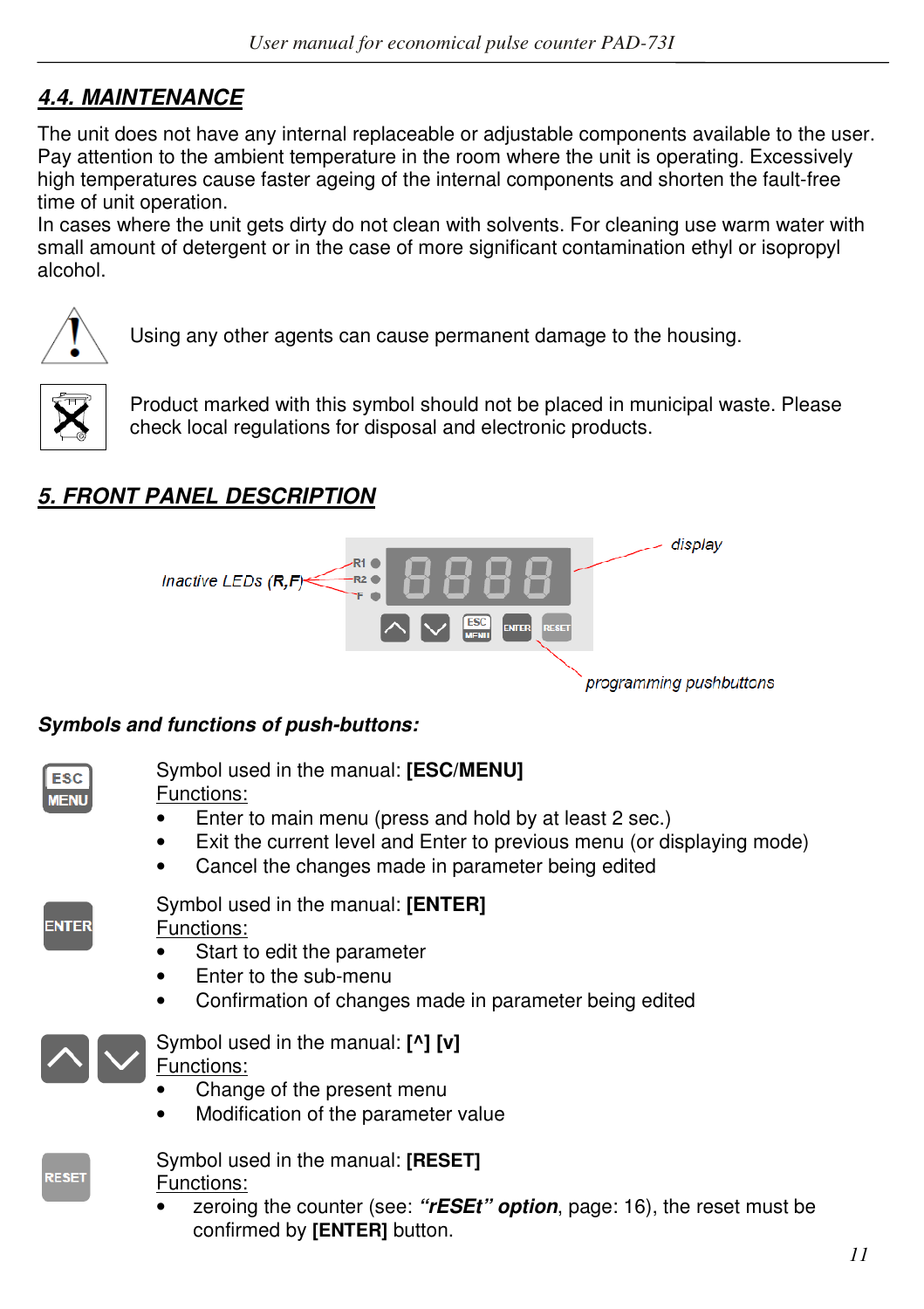# *6. PRINCIPLE OF OPERATION*

After turning the power supply on, device ID and software version are showed on the display, next the data **stored while power supply off** are restored and device goes to the selected operation mode.

# *6.1. MEASUREMENT MODE*

In the counting mode (normal mode), the device counts pulses "delivered" to counting input.

Counter recalculates result, and shows it on the display. If the result is out of permissible counter range (from"-99999" to "999999"), special warning is displayed in place of the result. The warning type depends on the result and can be:

- **"-Hi-"**  if the result is higher than "999999",
- **"-Lo-"** -if the result is lower than"-99999".

#### *Any time the counter can be zeroed at by:*

- pressing of the **[RESET]** push-button and the confirmation of the **[ENTER]** button
- activating the external programmable input (see: *"rESEt" menu)*
- presets of the internal registers via RS-485 interface

After zeroing, the result equal to the **"***oFFSEt"* parameter is displayed. (see: *"PrESCA" menu*).

All accessible parameters can be changed by entering the menu (see: *DEVICE*  **PROGRAMMING**). Use the local keyboard or the remote controller to do it. (Note: all parameters can be remote changed via RS-485 interface).



Counting is independent of operation mode of the counter. They are continued (in background) even in menu mode.

# *6.2. THE DIGITAL FILTER*

To enable the connection of the simple switches as detectors, special digital filter has been build into the device. This filter allows the counter to proper counting pulses regardless of the vibration of the contacts of the switches.

The condition of proper counting is providing of time periods of the pulses. The filter can be set to blocking frequencies higher than 10, 20, 30, 40, 50, 60, 70, 80 and 90 Hz. The time periods of stable states "0" (t<sub>0</sub>) and "1" (t<sub>1</sub>) of pulses must be not shorter than  $\frac{1}{2}$  F, where F the filtered frequency in Hz. See the table below (Tab. 6.1) to check proper periods for all frequencies.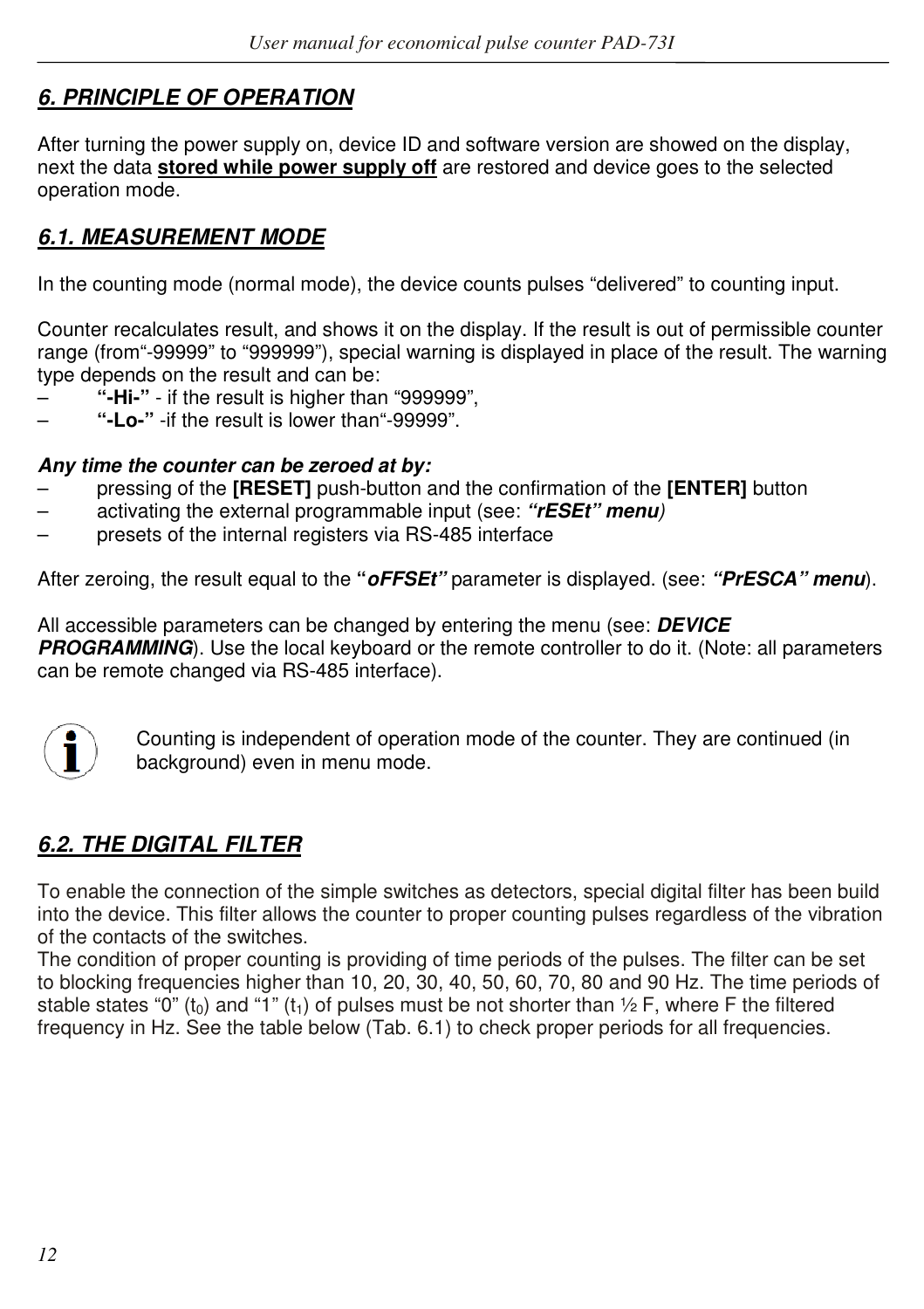| filter setting (F) | $t_0, t_1$        | input signal<br>frequency | input type          |
|--------------------|-------------------|---------------------------|---------------------|
| OFF                | 166.0 $\mu$ s     | 3 kHz                     | electronic<br>input |
| 10                 | $50.0$ ms         | $10$ Hz                   |                     |
| 20                 | $25.0$ ms         | 20 Hz                     |                     |
| 30                 | $16.7$ ms         | 30 Hz                     | electronic          |
| 40                 | $12.5 \text{ ms}$ | $40$ Hz                   | or contact          |
| 50                 | $10.0$ ms         | 50 Hz                     | input               |
| 60                 | $8.3 \text{ ms}$  | 60 Hz                     |                     |
| 70                 | $7.2 \text{ ms}$  | 70 Hz                     |                     |
| 80                 | 6.3 <sub>ms</sub> | 80 Hz                     |                     |
| 90                 | 5.6 <sub>ms</sub> | 90 Hz                     |                     |

*Tab. 6.1. Time periods t0, t1 depend on filtered frequency.*

When the filter is turned off, time periods  $t_0$  i  $t_1$  must be longer than 166 µs (see Figure 6.1), and maximum counted frequency is equal 3 kHz.



*Tab. 6.1. The traces of signals: a) without contacts oscillations, b) with contacts oscillations*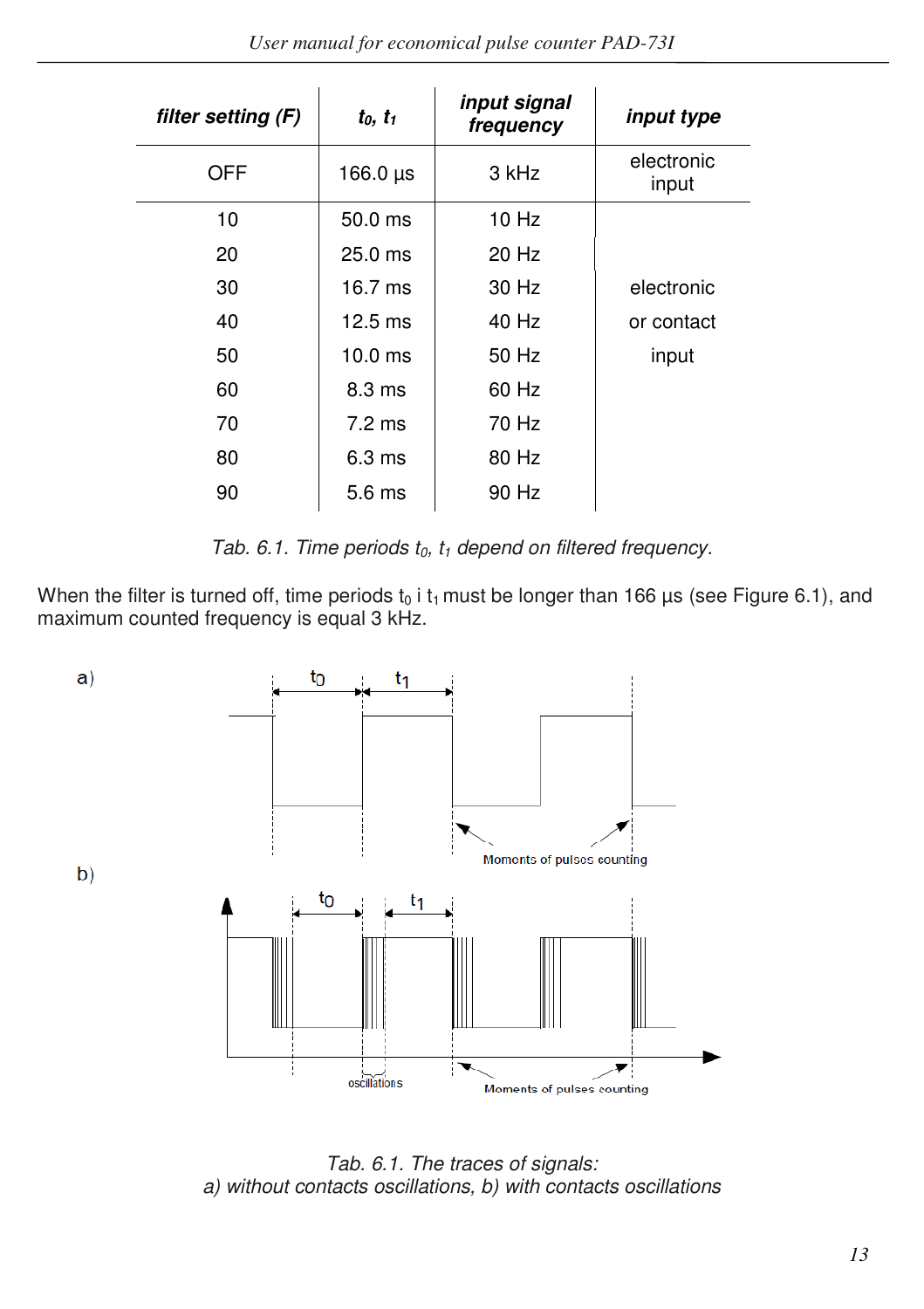# *7. DEVICE PROGRAMMING*

The device menu allow user to set all parameters connected to operation of measurement input, control modes, communication via RS-485 and access settings. The meaning of the particular parameters is described in paragraph *MENU DESCRIPTION*.

# *7.1. PROGRAMMING MENU*

To enter main menu (being in the displaying mode) operator must to press and hold at least 2 sec. **[ESC/MENU]** button.

If the user password is defined (see parameter **"Scod"**), operator have to enter correct one before proceeding to menu options. Entering of the passwords is similar to the edition of numeric parameters (see: *PARAMETERS EDITION*), however presently editing digit is showed only on the display, other digits are replaced by "-" sign.

After entering of last digit of the password first menu position will be displayed (if the password is correct) or warning "**Error**" in other case.



Pay attention when device parameters are being changed. If it is possible, turn off controlled installation (machine).

## *Functions of the buttons while sub-menu and parameters choice:*



Selection of sub-menu or parameter for editing. Name of selected item (sub-menu or parameter) is displayed.



Operation of **[ENTER]** button depend on present menu position:

- if the name of some sub-menu is displayed enter this sub-menu; name of the first parameter (or next level sub-menu) is displayed.
- if the name of some parameter is displayed enter the edition of this parameter; present value of the parameter is displayed.



**[ESC/MENU]** button allow user to exit present menu level and goes to upper level menu (or measurement mode).



After about 1 min. since last use of the buttons, device exits the menu mode and returns to the measurement mode (only if no parameters are in editing mode).

# *7.2. PARAMETERS EDITION*

To start edition of any parameter user should select name of desired one using **[^] [v]** buttons and then press **[ENTER]**.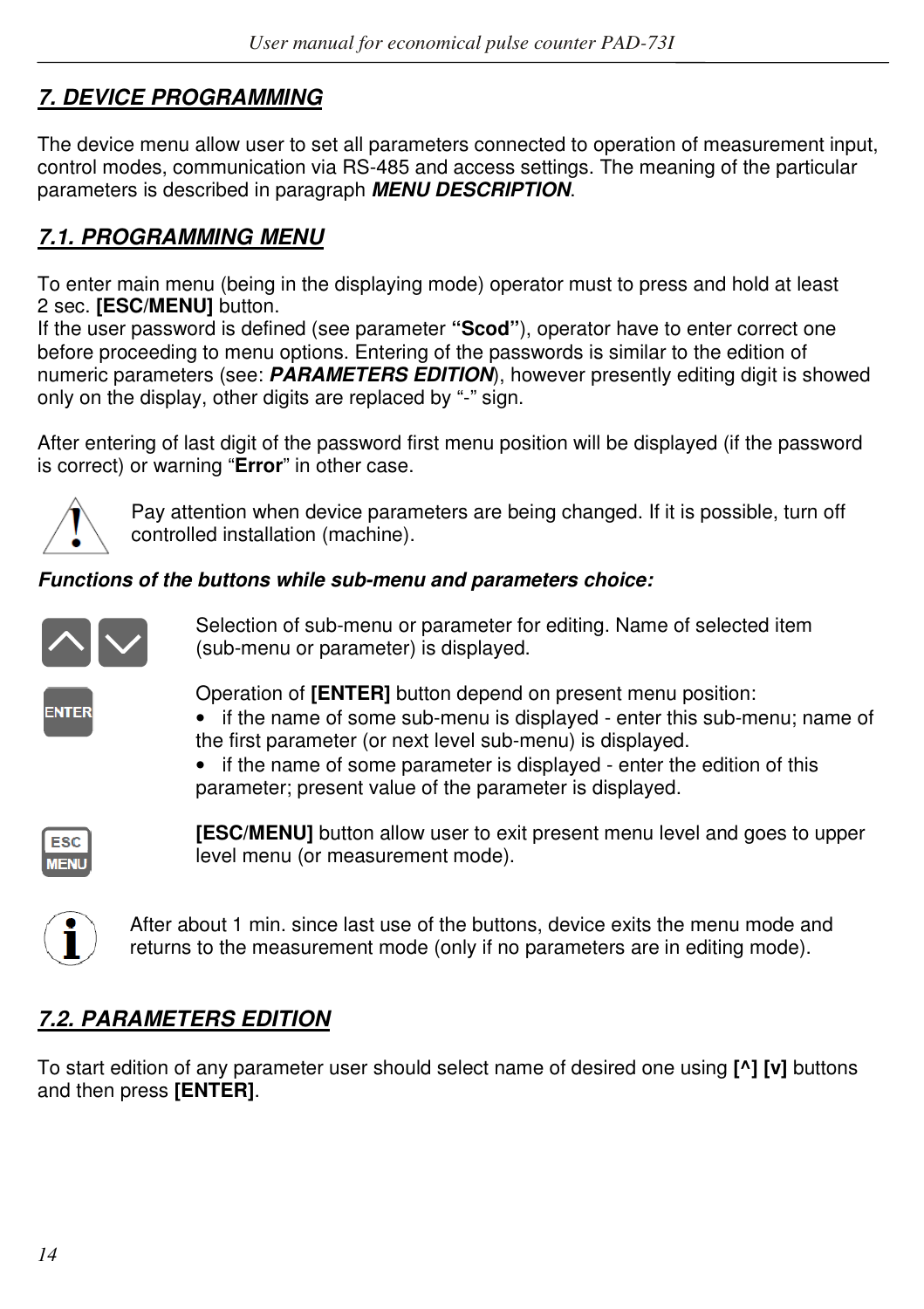#### *7.2.1. Numeric parameters (digit change mode)*

Numerical parameters are displayed as decimal numbers. The mode of its new value entering depends on chosen edit method (see parameter "**Edit**").

In mode "by digit" ("**Edit**"="**dig**") pressing one of the keys **[^]** or **[v]** causes change of current position (flashing digit) or the sign (+/-). Short pressing of the **[ENTER]** button causes change of the position (digit).

Press **[ENTER]** at least 2 seconds to accept the changes, after that question **"SEt?"** is displayed, and user must to confirm (or cancel) the changes. To conform changes (and story it in EEPROM) press **[ENTER]** button shortly after **"SEt?"** is displayed. To cancel the changes press **[ESC]** button shortly after **"SEt?"** is displayed. After that device returns to the menu.

#### *7.2.2. Numeric parameters (slide change mode)*

In "slide change" mode ("**Edit**"= "**Slid**"), buttons **[^]** and **[v]** has different functions. To increase edited value press (or press and hold) **[^]** button only, the increasing became quickest as long as button **[^]** is pressed. To slow down the increasing, button **[v]** can be used. If **[v]** is pressed shortly (and button **[^]** is still pressed), increasing slow down for a moment only, if **[v]** is pressed and held while button **[^]** is still pressed the increasing slow down and will be kept on lower speed.

To decrease edited value press (or press and hold) **[v]** button only. The decreasing became quickest as long as button **[v]** is pressed. To slow down the decreasing, button **[^]** can be used. If **[^]** is pressed shortly (and button **[v]** is still pressed), decreasing slow down for a moment only, if **[^]** is pressed and held while button **[v]** is still pressed the decreasing slow down and will be kept on lower speed.

Press **[ENTER]** at least 2 seconds to accept the changes, after that question **"Set?" is**  displayed, and user must to confirm (or cancel) the changes. To conform changes (and story it in EEPROM) press **[ENTER]** button shortly after **"SEt?"** is displayed. To cancel the changes press **[ESC]** button shortly after **"SEt?"** is displayed. After that device returns to the menu.

## *7.2.3. Switch parameters ("LIST" type)*

Switch parameters can be described as a sets of values (a lists) out of which only one of the options available on the list can be selected for the given parameter. Options of switching parameter are selected using **[^]**, **[v]** keys.

Short pressing of **[ENTER]** causes in displaying of the acknowledge question (**"SEt?"**). If key **[ENTER]** is pressed again, the changes are accepted, stored in EEPROM end the edition process finished. Pressing the key **[ESC]** after **"SEt?"** causes in cancelling of made changes and returning to menu.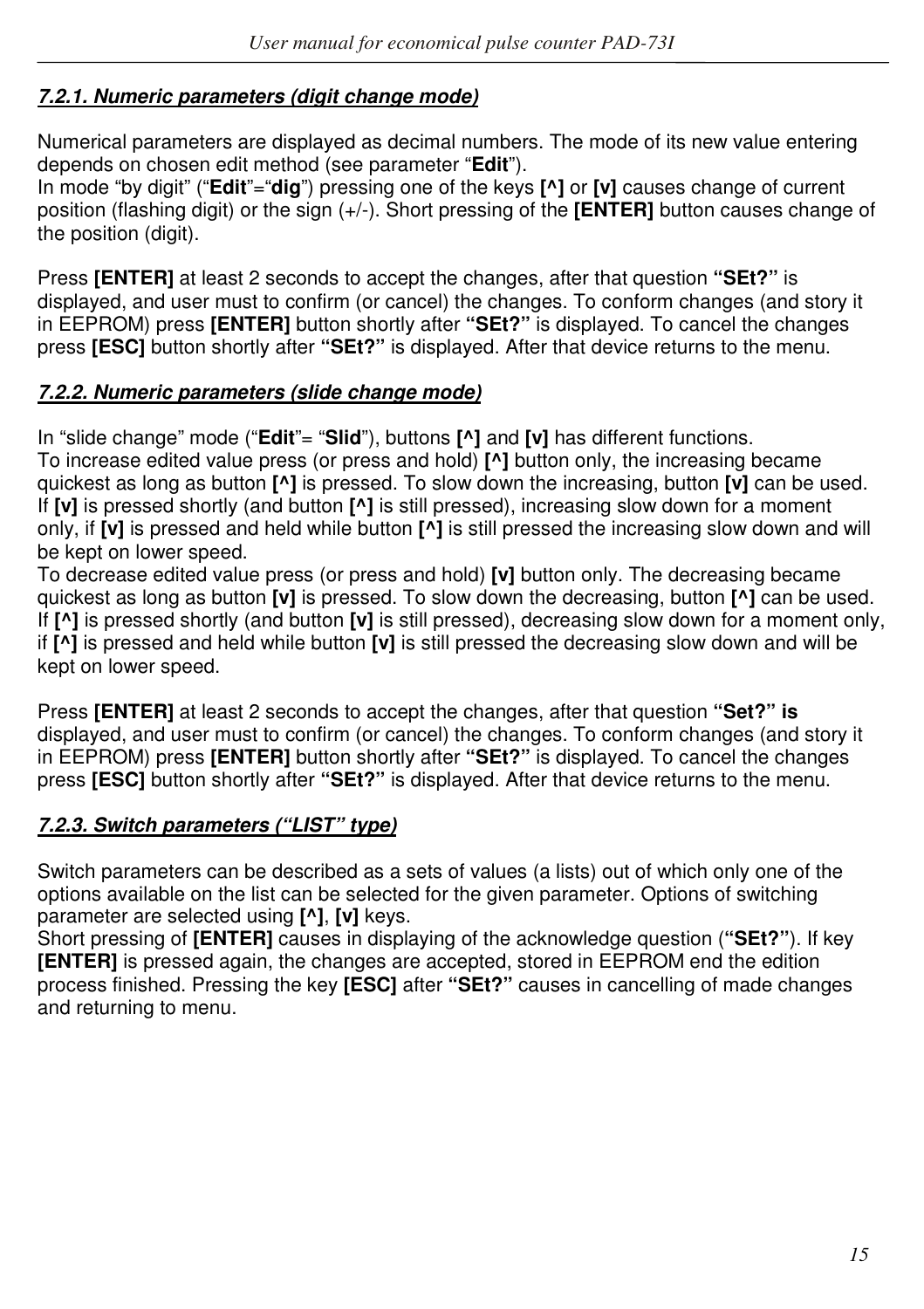#### *Functions of buttons when editing numeric and switching parameters:*



While editing numeric parameter:

• change of current (flashing) digit

• slide change of value (acceleration, deceleration, direction change) While editing switch parameter - selection of switch parameter.



If numerical parameter is being edited, a short press of **[ENTER]** button change edited position. A long press of **[ENTER]** button (at lest 2 sec.) causes of display a **"SEt?"** ask, which allow user to make sure if change of the parameter value is correct. If switch parameter is being edited, a short press of **[ENTER]** button causes of display a **"SEt?"** ask. When **[ENTER]**  button is pressed again (while **"SEt?"** is displayed) the new value of the parameter is stored in EEPROM memory.



Pressing this button operator can cancel the changes done up to now (if they were not approved by **[ENTER]** button after the **"SEt?"** ask) and come back to menu.

# *7.3. MENU DESCRIPTION*

**"Cd 0 - - -"** - password checking. If some password different from "**0000**" is set, then every enter to main menu follows the entering of password. If entered password is correct then first menu position will be displayed else warning "**Err**", and unit returns to displaying mode.



Due to problem with direct displaying of "**m**" letter, it is exchanged with special signs " ". Independently in user manual letters "**m**" is used to make it more readable (example: **"modE"**).

## *7.3.1. "rESEt" parameter*

This parameter determines the counter zeroing (reset) sources, and can be set to one of the values:

| "ALL"      | - this option enables both manual (using [RESET] button) and electronic reset.                                                                                                                                                                                                                                                                                                                   |
|------------|--------------------------------------------------------------------------------------------------------------------------------------------------------------------------------------------------------------------------------------------------------------------------------------------------------------------------------------------------------------------------------------------------|
| "FI "      | - this option enables external programmable input. If an active signal is<br>delivered to this input the counter is zeroed (only if " $Pr$ in $P$ " = " $rESEt$ "), and<br>the result stays zero (or equal to offset) as long as the signal on<br>programmable input is active. To made correct zeroing, input signal must be<br>active at least by 1 ms. In this mode manual reset is disabled. |
| " $mAn$ "  | - manual reset only. This value enables only manual reset, which can be done<br>by pressing the [RESET] button on the front panel. This operation must to be<br>approved by [ENTER] button. After zeroing counter displays value equals to<br>" <b>oFFSEt</b> " parameter. In this mode electronic reset is disabled.                                                                            |
| " $nonE"$  | - this option disables both manual and electronic reset.                                                                                                                                                                                                                                                                                                                                         |
| $\epsilon$ |                                                                                                                                                                                                                                                                                                                                                                                                  |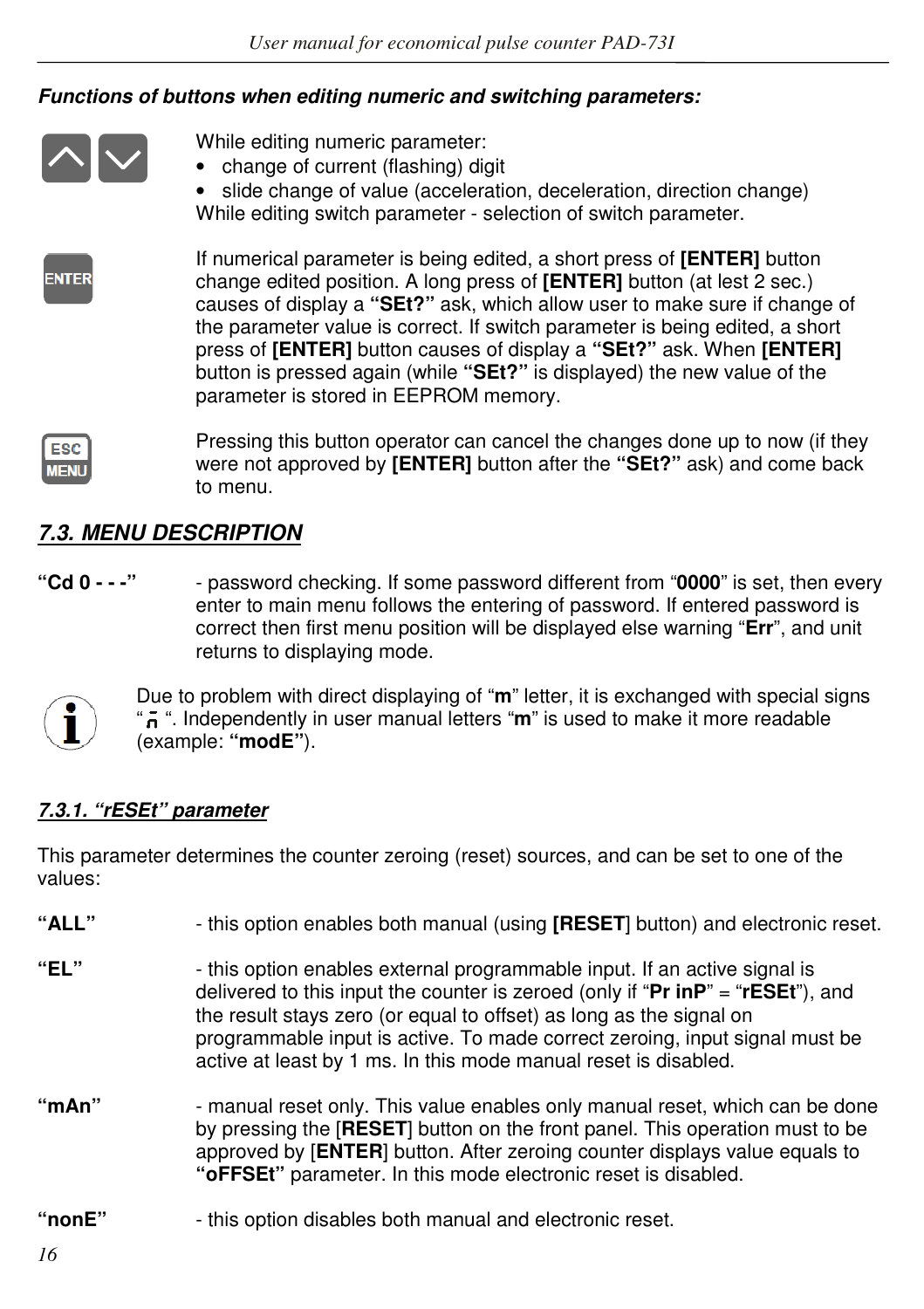

Zeroing of the counter can be done via RS-485 interface (by presets of some registers with value 0000h) independently of the **"rESEt"** parameter value. After zeroing the counter, displayed value is equal to **"oFFSEt"** parameter. Remote zeroing is available in all modes (**"ALL"**, **"EL"**, **"mAn"**, **"nonE"**).

## *7.3.2. "FiLtEr" parameter*

This parameter enables the digital filter, which filters the contacts oscillations of switches (mechanical detectors). Digital filter eliminates the counting errors when mechanical detectors are used. This parameter can be set to values: **"OFF"**, **"10"** ÷ **"90",** where its value express the maximum passed frequency, if **"OFF"** is set the filter is disabled (see *DIGITAL FILTER*, page 12).

## *7.3.3. "Pr inP" parameter*

This parameter defines the function of the programmable input. When *active state* is delivered to programmable input, it causes of the activating of particular function. This parameter can be set to one of the values:

- **"diSAbL"**  programmable input is not active,
- **"rESEt"**  zeroing of the counter value (the active state must be longer than 1 ms).
- **"inhibi"**  programmable input stops the counting,
- **"dirEct"**  active signal on the programmable input changes counting direction

## *7.3.4. "PrESCA" menu*

This menu contains parameter which configure the prescalling parameters (recalculations of counted pulses). This menu allows the user to set individual prescalers, and to scale the counter in desired units. Available options:

| " $mu L$ " | - multiply coefficient, range -99999 do 999999, except 0,                                                                          |
|------------|------------------------------------------------------------------------------------------------------------------------------------|
| "div"      | - divide coefficient, range 1 do 999999, (this parameter defines the internal<br>modulo counter),                                  |
| "oFFSEt"   | - offset coefficient, range: -99999 do 999999 (constant value added to the<br>result to move the zero point of the current scale), |
| "Point"    | - decimal point position.                                                                                                          |
|            | Displayed result is calculated due to the expression:                                                                              |
|            | $\tau$ . The set $\theta$                                                                                                          |

$$
W=(L_m\times "mult") + \frac{L_w\times "mult"}{"div" + "oFFSET"
$$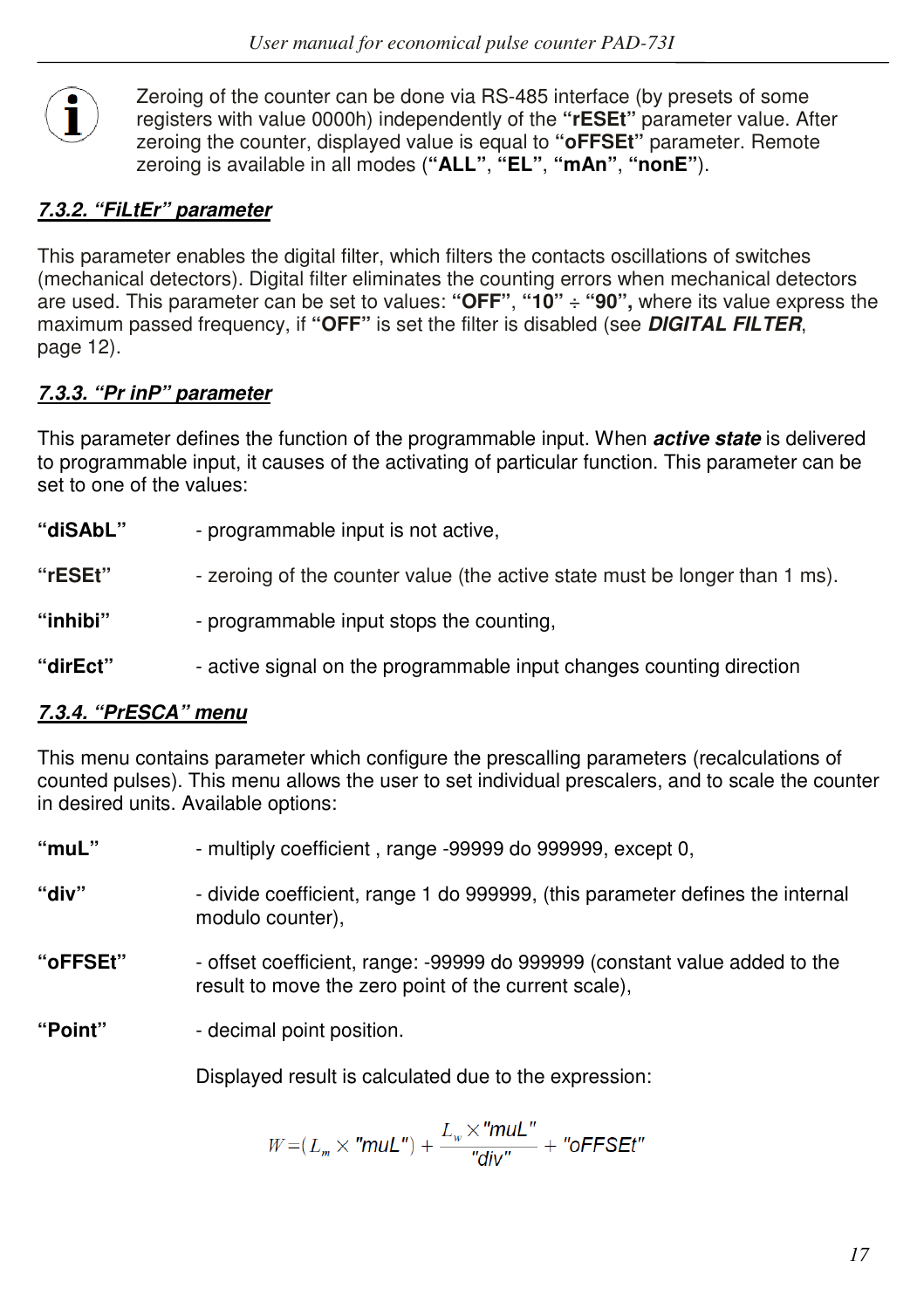where: W - displayed result

 $L_m$  - the internal main counter value

 $L<sub>w</sub>$  - the internal (modulo) precounter value



Parameter **"div"** can't be set to "000000", entered value is controlled by firmware.

The precounter (modulo) and main counter are internal registers of the counter's firmware and they contain not calculated (by **mul** and **div** parameters) numbers of pulses delivered to the counting inputs {A} and {B}. The modulo counter contains the fractional part of the result (ratio of **"div"** parameter). Main counter contains the integer part of the result (not recalculated). If parameter "**div**" is set to 1, then main counter contains the number of all pulses delivered to counting inputs.

#### **Firmware uses fixed point arithmetic (rounding down).**

#### *7.3.5. "rS-485" menu*

This menu is connected with RS-485 interface, and sets his properties:

- **"Addr"**  this parameter defines the address of the device, accordingly to Modbus protocol. It can be set in range from 0 to 199. If the value 0 is set then device, responds to frames with address 255 (FFh).
- **"bAud"**  this parameter determines RS-485 interface baud rate. It can be set to one of 8 possible values: **"1.2"**, **"2.4"**, **"4.8", "9.6"**, **"19.2"**, **"38.4"**, **"57.6"**, **"115.2"**, which respond to the baud rates of 1200, 2400, 4800, 9600, 19200, 38400, 57600 and 115200 bit/sec respectively.
- **"mbAccE"**  this parameter sets the access to the configuration registers of the device. Possible values:
	- *"on"*  configuration registers can be set via RS-485 interface,
	- *"oFF"*  configuration registers cannot be set via RS-485 interface.



The access to registers no 04h ÷ 07h can't be denied by **"mbAccE"** parameter (see: *LIST OF REGISTERS*).

- **"mbtimE"**  this parameter defines maximal time (sec) between following frames received by the device. Parameter "**mbtimE**" can be set to values from 0 to 99 seconds. The value 0 means that the time will be not controlled.
- **"rESP"**  this parameter defines minimal (additional) delay between the Modbus message and the answer of the device (received and sent via RS-485 interface). This additional delay allows the device to work with poor RS-converters which do not works properly on baud rates higher than 19200. This parameter can be set to one of values: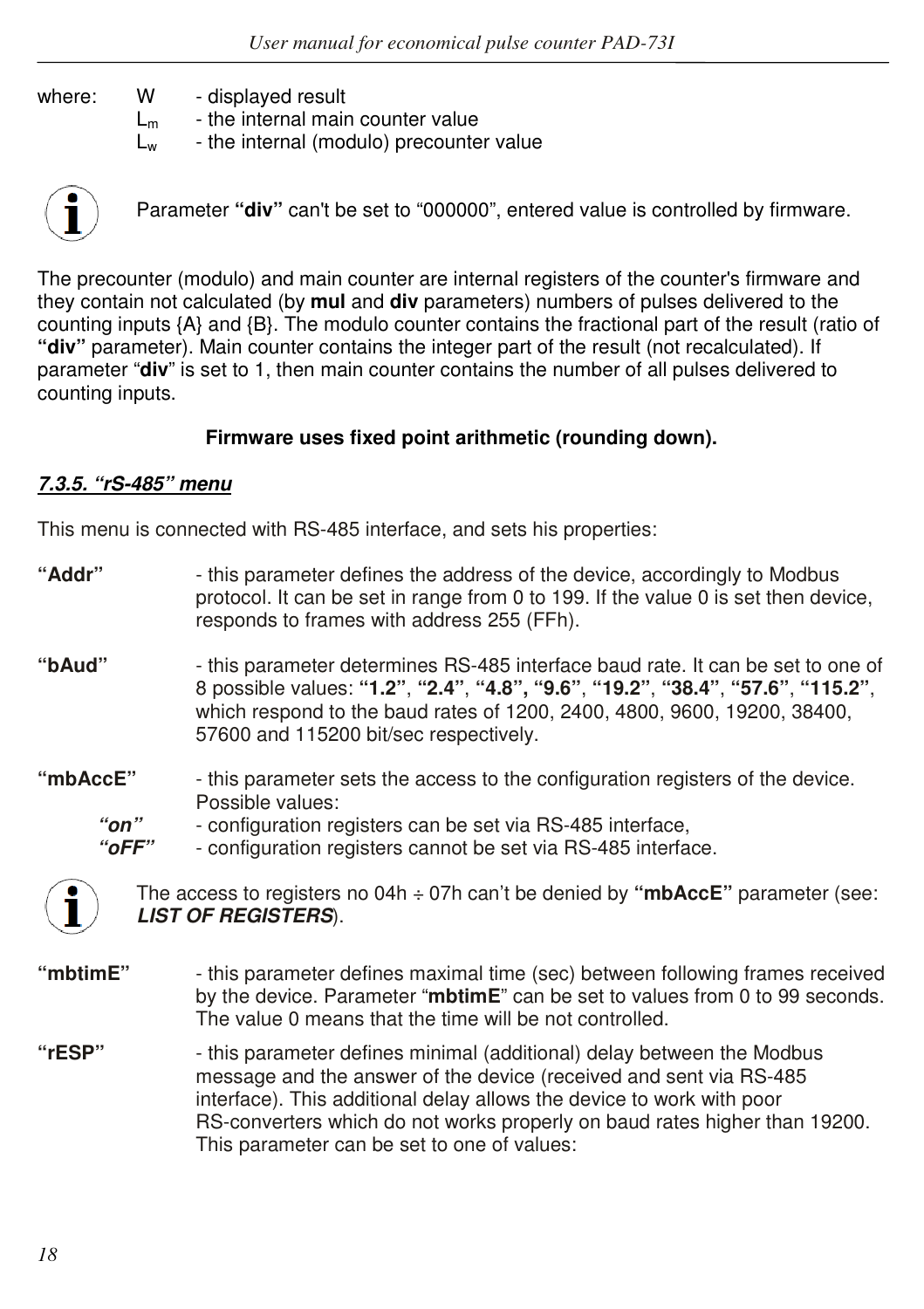*"10c" "20c" "50c" "100c" "200c"* 

 *"Std"* - answer as quick as possible, no additional delay

- answer delayed of 10, 20, 50, 100 of 200 chars respectively, where one character time depends on selected baud rate



In the most cases parameter **"rESP"** should be set to **"Std"** (no additional delay). Unfortunately for some third party RS-converters **"rESP"** should be adjusted experimentally. Table 7.1 contains most frequently used values.

| "bAud" parameter | "38.4" | "57.6" | "115.2" |
|------------------|--------|--------|---------|
| "rESP" parameter | " 10c" | " 20c" | " 50c"  |

*Tab.7.1. Settings of "rESP" parameter*

#### *7.3.6. "SEtcod" parameter*

User password (4-digits number). If this parameter is set at value **"0000"**, user password is turned off.

> **If the user do not remember his password, the access to the menu is possible by the "one-use password". To get this password please contact with Marketing Division. "Single use password" can be used only one time, after that it is destroyed. Entering this password causes in clearing of user password, it means sets the user password to "0000".**



The "one-use password" can be used **ONE TIME ONLY**, it is impossible to use it again! The "one-use password" can be restored by Service Division only.

## *7.3.7. "briGHt" parameter*

This parameter allows user to set bright of the LED display, bright can be set to conventional values from 1 to 8.

## *7.3.8. "Edit" parameter*

This parameter allows to change the edition mode of numerical parameters:

- *"dig"*  the change to "by digit" mode,
- *"Slid"*  slide change mode.

#### *7.3.9. "dEFS" parameter*

This setting allows to restore the factory settings of the device. To get the access to this option special password is required: "5465", next the device displays acknowledge question **"SEt?"**. Press **[ENTER]** to acknowledge the restoring of factory settings or **[ESC]** to cancel.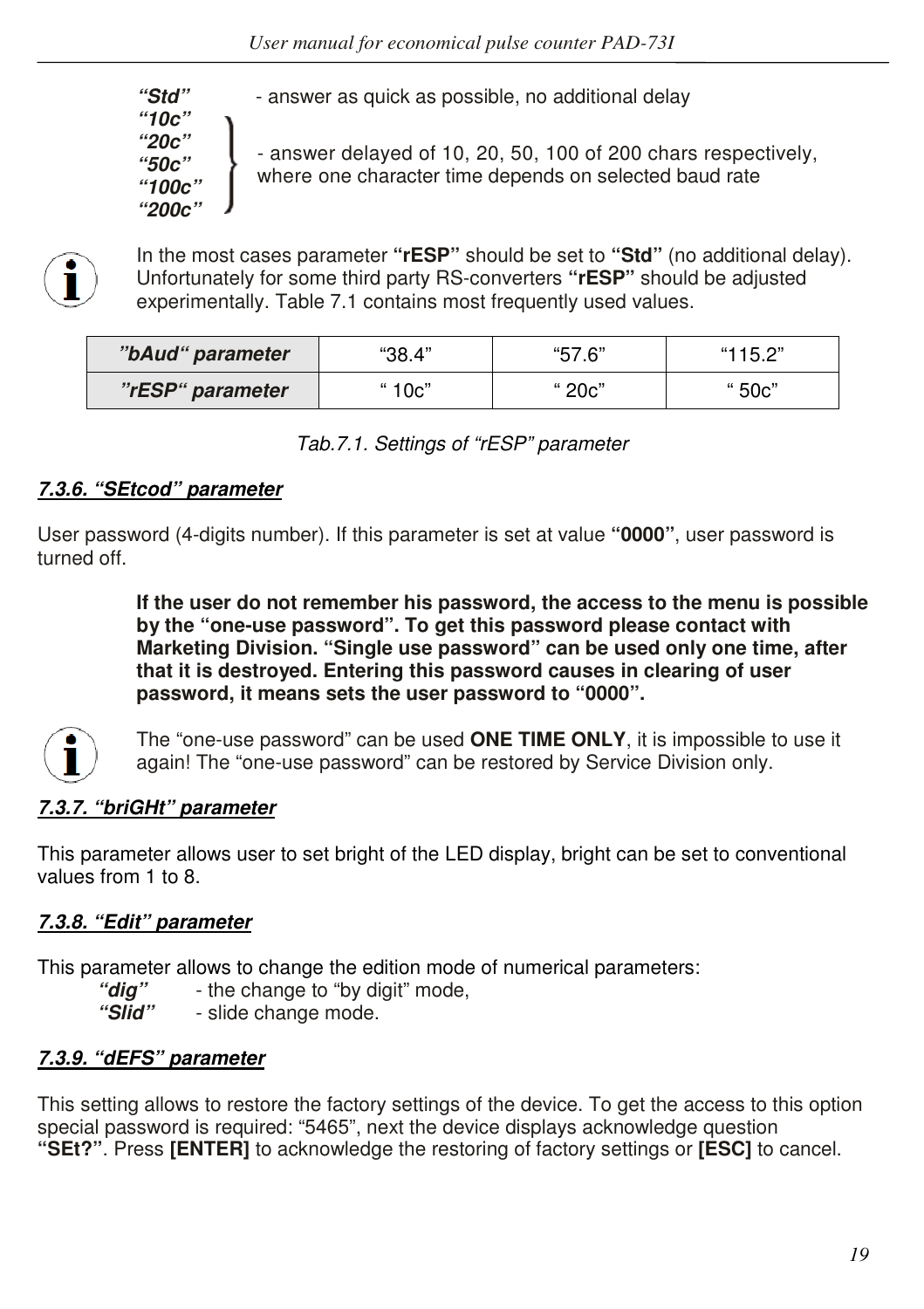# *7.4. MENU STRUCTURE*

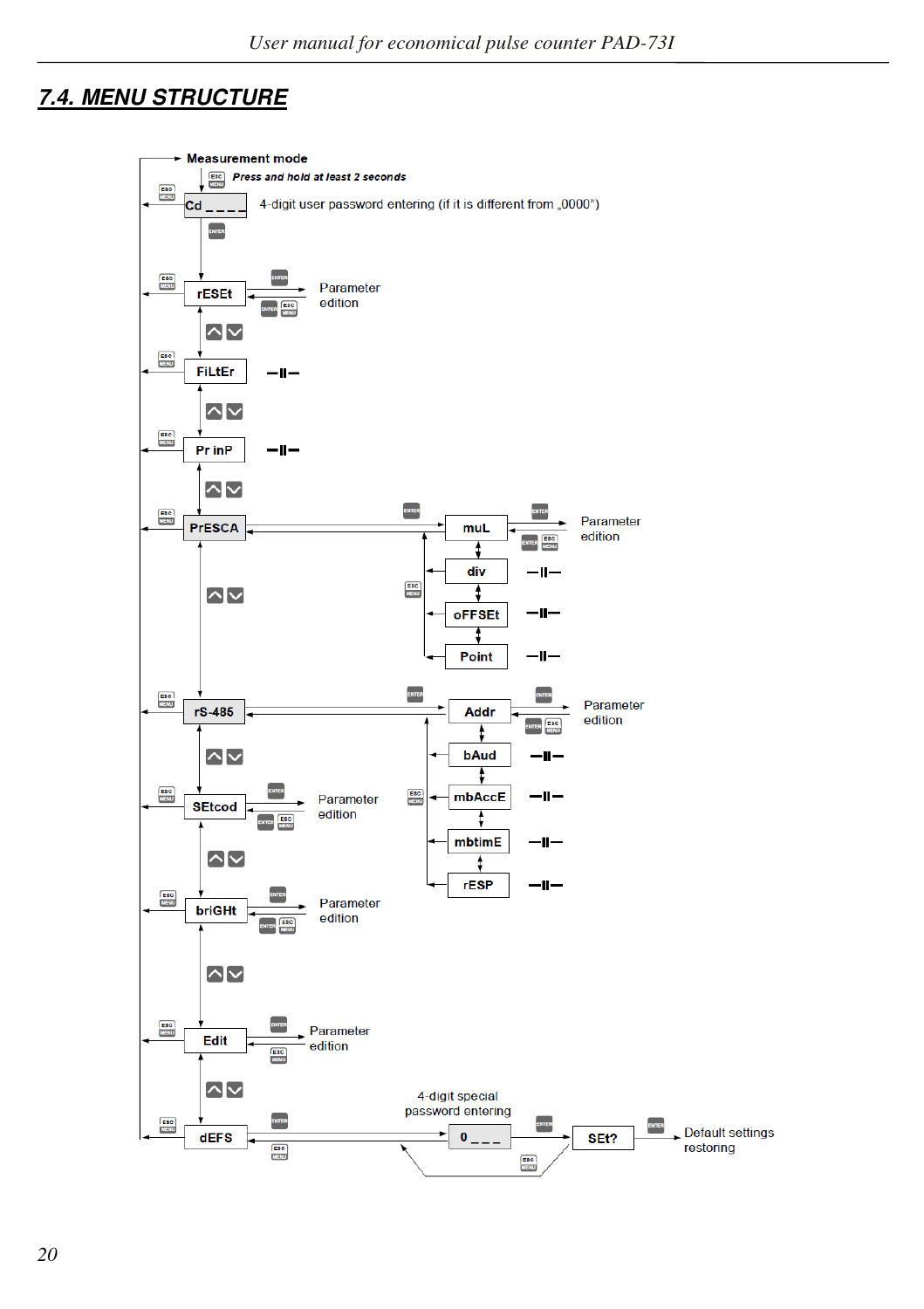# *8. EXAMPLES OF PRESCALER PARAMETERS CALCULATION*

**Problem:** to show the number of revolutions with desired precision **Essential data:** - number of pulses per revolution given by sensor - measurement precision.

| <b>Example 1</b>                 | <b>Example 2</b>                      |
|----------------------------------|---------------------------------------|
| Data:                            | Data:                                 |
| - 100 pulses/revolution          | - 250 pulses/revolution               |
| - precision – up to 1 revolution | - precision – up to 0.1 of revolution |
| Settings:                        | Settings:                             |
| muL = "1"                        | $mul = "1"$                           |
| div = "100"                      | $div = "25"$                          |
| point = "0."                     | point = " $0.0$ "                     |
| 9 THE MODRUS PROTOCOL HANDLING   |                                       |

## *9. THE MODBUS PROTOCOL HANDLING*

Transmission parameters: 1 start bit, 8 data bits, 1 or 2 stop bit (2 bits are send, 1 and 2 bits are accepted when receive), no parity control Baud rate: selectable from: 1200 to 115200 bits/sec Transmission protocol: MODBUS RTU compatible

The device parameters and display value are available via RS-485 interface, as HOLDING-type registers (numeric values are given in U2 code) of Modbus RTU protocol. The registers (or groups of the registers) can be read by 03h function, and wrote by 06h (single registers) or 10h (group of the registers) accordingly to Modbus RTU specification. Maximum group size for 03h and 10h functions cannot exceeds 16 registers (for single frame).



The device interprets the broadcast messages, but then do not sends the answers.

| Register         | Write          | Range      | <b>Register description</b>                                                                                                                                         |
|------------------|----------------|------------|---------------------------------------------------------------------------------------------------------------------------------------------------------------------|
| 01h <sup>1</sup> | N <sub>0</sub> | see descr. | Display value - higher word.                                                                                                                                        |
| 02h <sup>1</sup> | <b>No</b>      | see descr. | Display value - lower word.                                                                                                                                         |
| 03h              | N <sub>0</sub> | see descr. | The status of the displayed value:<br>0000h - data valid.<br><b>0080h</b> - overflow, warning "-Hi-" is displayed<br>0040h - underflow, warning "-Lo-" is displayed |
| $04h^2$          | Yes            | see descr. | State of precounter - this is internal modulo N counter,<br>where $N = "div",$ overfill of this counter causes<br>incrementation/decrementation of main counter.    |
| $05h^2$          | Yes            | see descr. | State of precounter (low word)                                                                                                                                      |
| $06h^2$          | Yes            | see descr. | Main counter value - high word                                                                                                                                      |
| $07h^2$          | Yes            | see descr. | Main counter value - low word.                                                                                                                                      |

## *9.1. LIST OF REGISTERS*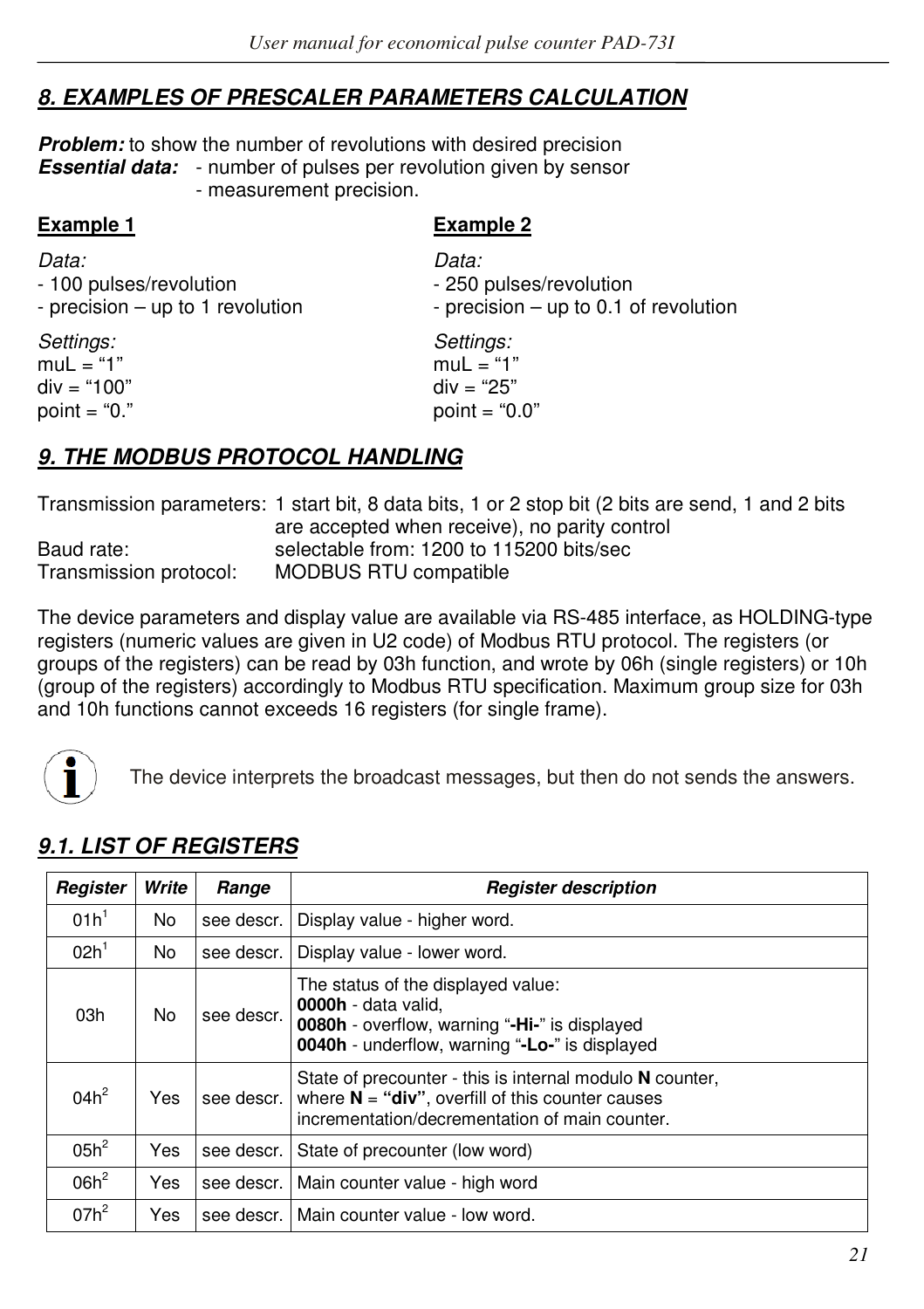| Register         | Write | Range        | <b>Register description</b>                                                                                                                                                                                                                                   |
|------------------|-------|--------------|---------------------------------------------------------------------------------------------------------------------------------------------------------------------------------------------------------------------------------------------------------------|
| 11h              | Yes   | $0 \div 3$   | "Pr inP" option (programmable input operation mode):<br>0 - mode "diSAbL", disabled<br>1 - mode "inhibi", zeroing the counter,<br>2 - mode "inhibi", holding of the counter,<br>3 - mode "dirEct", counter direction                                          |
| 12h              | Yes   | $0 \div 3$   | "rESEt" option (main counter clearing mode):<br>$0$ - mode "ALL".<br>1 - mode "EL", reset with programmable input and RS-485 interface<br>2 - mode "mAn", reset with [RESET] button and RS-485 interface<br>3 - mode "nonE", reset with RS-485 interface only |
| 14h              | Yes   | 0 ÷ 9        | "FiLtEr" option (filtering rate):<br>$0$ - for input signal up to 3 kHz frequency; $1$ - up to 10 Hz;<br>2 - up to 20 Hz; 3 - up to 30 Hz; 4 - up to 40 Hz; 5 - up to 50 Hz;<br>6 - up to 60 Hz; $7$ - up to 70 Hz; $8$ - up to 80 Hz; $9$ - up to 90 Hz;     |
| 16h              | Yes   | see descr.   | "muL" in "PrESCA" menu (main counter multiplier, high word);<br>counter always shows main counter value recalculated by prescaler<br>coefficients                                                                                                             |
| 17h              | Yes   | see descr.   | "muL" in "PrESCA" menu (main counter multiplier, low word);<br>Cumulative value of registers 16h and 17h: from -99999 to 999999                                                                                                                               |
| 18h              | Yes   | see descr.   | "div" parameter in "PrESCA" menu (input divider, high word);<br>content of main counter is incremented by 1 every <b>n</b> pulses on input B,<br>where <b>n</b> is content of precounter registers                                                            |
| 19h              | Yes   | see descr.   | "div" parameter in "PrESCA" menu (input divider, low word);<br>Cumulative value of registers 18h and 19h: from 1 to 999999                                                                                                                                    |
| 1Ah <sup>6</sup> | Yes   | see descr.   | "oFFSEt" parameter in "PrESCA" menu (high word)                                                                                                                                                                                                               |
| $1Bh^6$          | Yes   | see descr.   | "oFFSEt" parameter in "PrESCA" menu (low word)<br>Cumulative value of registers 1Ah and 1Bh: from -99999 to 999999                                                                                                                                            |
| 1Ch              | Yes   | $0+5$        | "Point" parameter in "Presca" menu (decimal point position)<br>$0$ "; 1 - " 0.0"; 2 - " 0.00"; 3 - "0.000"; 4 - "0.0000"; 5 - "0.00000"<br>0 - "                                                                                                              |
| $20h^3$          | Yes   | $0 \div 199$ | Device address                                                                                                                                                                                                                                                |
| 21h              | No.   | 20CCh        | Device identification code (ID)                                                                                                                                                                                                                               |
| $22h^4$          | Yes   | $0 \div 7$   | "bAud" parameter in "rS-485" menu (baud rate);<br>0 - 1200 baud; 1 - 2400 baud; 2 - 4800 baud; 3 - 9600 baud;<br>4 - 19200 baud; 5 - 38400 baud; 6 - 57600 baud; 7 - 115200 baud                                                                              |
| 23h <sup>5</sup> | Yes   | $0 \div 1$   | "mbAccE" parameter in "rS-485" menu (permission to write registers<br>via RS-485 interface); 0 - write denied; 1 - write allowed                                                                                                                              |
| 24h              | Yes   | see descr.   | Parameters of "SECU" menu (binary format $(0 -$ "oFF", $1 -$ "on"):<br>bit 0 - "A rEL" parameter;<br>bit 4 - "A oFFS" parameter                                                                                                                               |
| 25h              | Yes   | 0 ÷ 5        | "rESP" parameter in "rS-485" menu (additional response delay);<br>0 - no additional delay; $1 - 10c$ " option; $2 - 20c$ " option;<br>$3 - 50c$ " option; $4 - 100c$ " option; $5 - 200c$ " option;                                                           |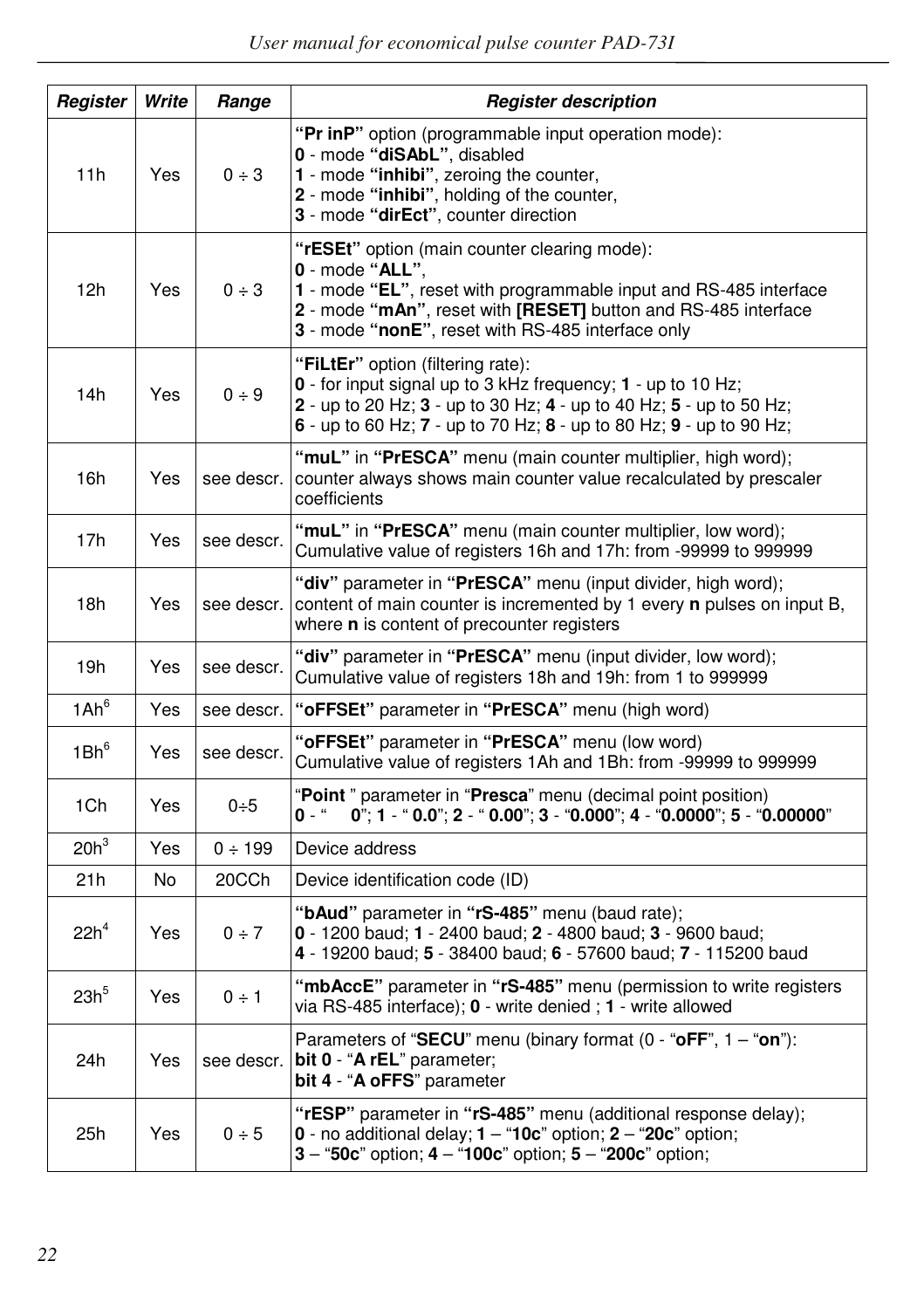| Register | Write | Range      | <b>Register description</b>                                                                                                                                |
|----------|-------|------------|------------------------------------------------------------------------------------------------------------------------------------------------------------|
| 27h      | Yes   | 0 ÷ 99     | "mbtimE" parameter in "rS-485" menu (maximum delay between<br>received frames); 0 - no delay checking;<br>$1 \div 99$ - maximum delay expressed in seconds |
| 2Dh      | Yes   | $1 \div 8$ | "briGHt" parameter (display brightness);<br>1 - the lowest brightness; 8 - the highest brightness                                                          |
| 2Fh      | Yes   | $0 \div 1$ | "Edit" parameter (numerical parameters edit mode);<br>$0 - "dig" mode; 1 - "SLid" mode$                                                                    |

1 - if overflow or underflow occurs (**"-Hi-"** or **"-Lo-"**), read of registers 01h and 02h (single registers) it returns recalculated number of pulses ( while the overload of display quantity is very big this value can be erroneous). Register 03h returns according error code.

 $\overline{2}$  - Pre-set of 0000h to these registers (04h, 05h, 06h and 07h) causes by zeroing of main counter and precounter content.

3 - after writing to register no 20h the device responds with an "old" address in the message.

4 - after writing to register no 22h the device responds with the new baud rate. 5

- the value of the "**mbAccE**" parameter is also connected to write to this register, so it is possible to block a writes, but impossible to unblock writes via RS-485 interface, The unblocking of the writes is possible from menu level only.
- 6 - numbers written to holding registers of relays thresholds are interrelated with each other auto-correction. For example. Pre-set to reg. 1Bh (threshold lower word) of value, which together with content of register 1Ah (threshold higher word) gets value from behind of allowable range, will fails. Over more preset to reg 1Ah of value which together with content of register 1Bh gets value from behind of allowable range, will modify the content of register 1Bh, in that way to it's value together with register 1Ah be located in allowable range. If appropriate modification is impossible, write fails. It is recommended to write threshold values in presented manner: first pre-set of threshold higher word, and next threshold lower word. Similarly storing of thresholds registers of another relays is being realised with each other correction.

# *9.2. TRANSMISSION ERRORS DESCRIPTION*

If an error occurs while write or read of single register, then the device sends an error code according to Modbus RTU specifications (example message no 1).

Error codes:

| 01 h | - illegal function (only functions 03h, 06h and 10h are available), |
|------|---------------------------------------------------------------------|
| 02h  | - illegal register address                                          |
| 03h  | - illegal data value                                                |
| 08h  | - no write permission (see: "mbAc" parameter)                       |

## *9.3. EXAMPLES OF QUERY/ANSWER FRAMES*

Examples apply for device with address 1. All values are represent hexadecimal.

| <b>Field description:</b> |                                                                            |
|---------------------------|----------------------------------------------------------------------------|
| <b>ADDR</b>               | Device address on modbus network                                           |
| <b>FUNC</b>               | Function code                                                              |
| <b>REGH.L</b>             | Starting address (address of first register to read/write, Hi and Lo byte) |
| <b>COUNT H.L</b>          | No. of registers to read/write (Hi and Lo byte)                            |
| <b>BYTE C</b>             | Data byte count in answer frame                                            |
| DATA H.L                  | Data byte (Hi and Lo byte)                                                 |
| CRC L.H                   | CRC error check (Hi and Lo byte)                                           |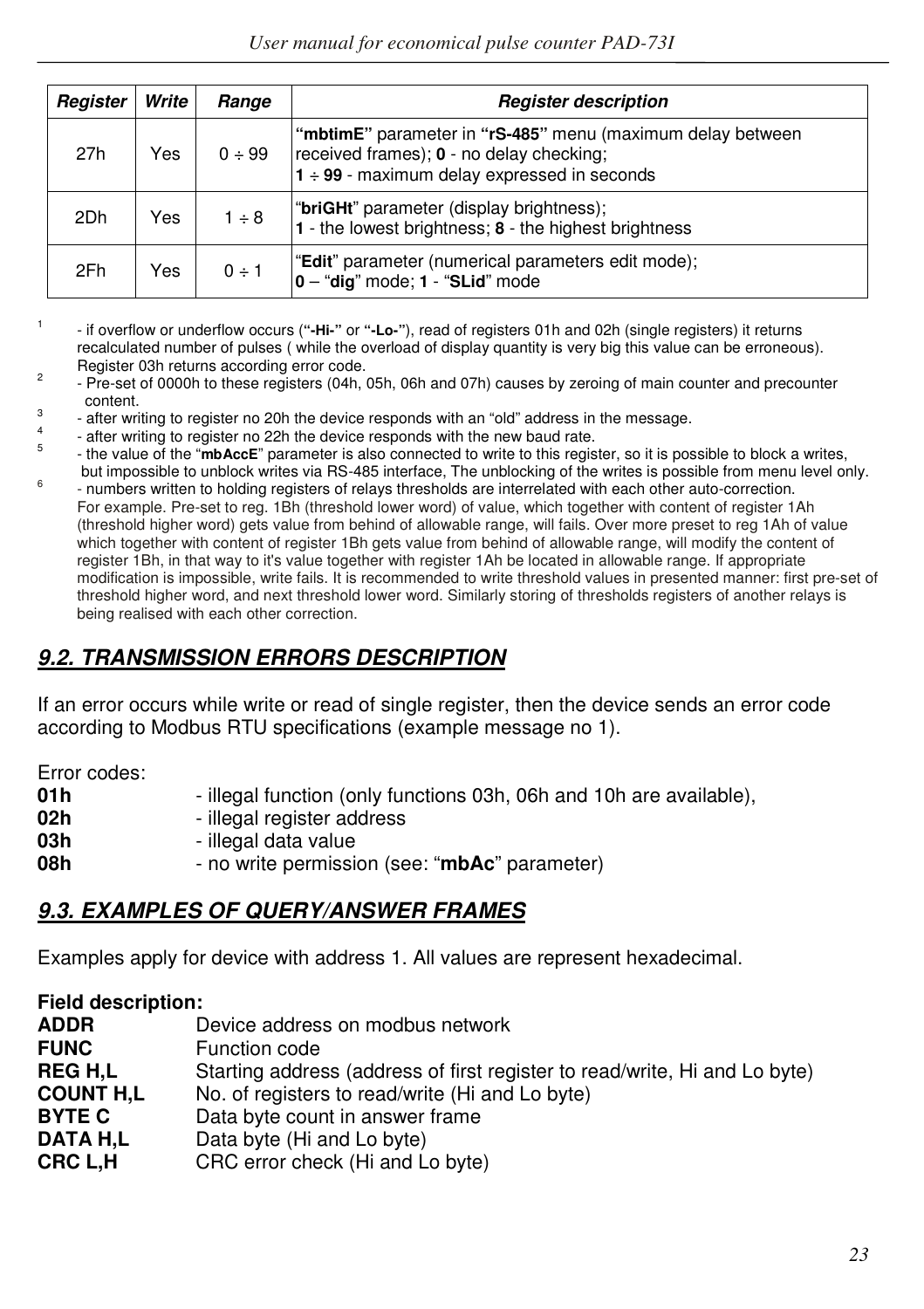## **1. Read of device ID code**

| ADDR   FUNC |    | REG H.L |    | COUNT H,L |  | CRC L.H |    |
|-------------|----|---------|----|-----------|--|---------|----|
| 01          | 03 | 00      | 01 | 00        |  | D4      | 00 |

The answer:

|    |    | ADDR   FUNC   BYTE C | DATA H.L |    | CRC L.H |  |  |
|----|----|----------------------|----------|----|---------|--|--|
| 01 | 03 | 02                   | 20       | CС | A1      |  |  |

DATA - identification code (20CCh)

#### **2. Change of the device address from 1 to 2 (write to reg. 20h)**

|    | ADDR   FUNC | REG H.L |    | DATA H.L |    | CRC L.H |    |  |
|----|-------------|---------|----|----------|----|---------|----|--|
| 01 | 06          | 00      | 20 | 00       | 02 | 09      | C1 |  |

DATA H - 0

DATA L - new device address (2)

The answer (the same as the message):

| <b>ADDR</b> | <b>FUNC</b> | REG H.L |    | DATA H.L |    | CRC L.H |    |
|-------------|-------------|---------|----|----------|----|---------|----|
| 01          | 06          | 00      | 20 | 00       | 02 | 09      | C1 |

#### **3. Change of baud rate of all devices connected to the net (BROADCAST message).**

|    | ADDR   FUNC | REG H.L |    | COUNT H,L |    | CRC L.H |    |
|----|-------------|---------|----|-----------|----|---------|----|
| 00 | 06          | 00      | 22 | 00        | 04 | 29      | D2 |

## DATA H - 0

DATA L - 4, new baud rate 19200 baud



Device do not reply to BROADCAST-type messages.

## **4. Read of the displayed value (higher word):**

| <b>ADDR</b> | <b>FUNC</b> | REG H.L |    | COUNT H,L |  | CRC L.H |    |  |
|-------------|-------------|---------|----|-----------|--|---------|----|--|
| 01          | 03          | 00      | 01 | 00        |  | D5      | CА |  |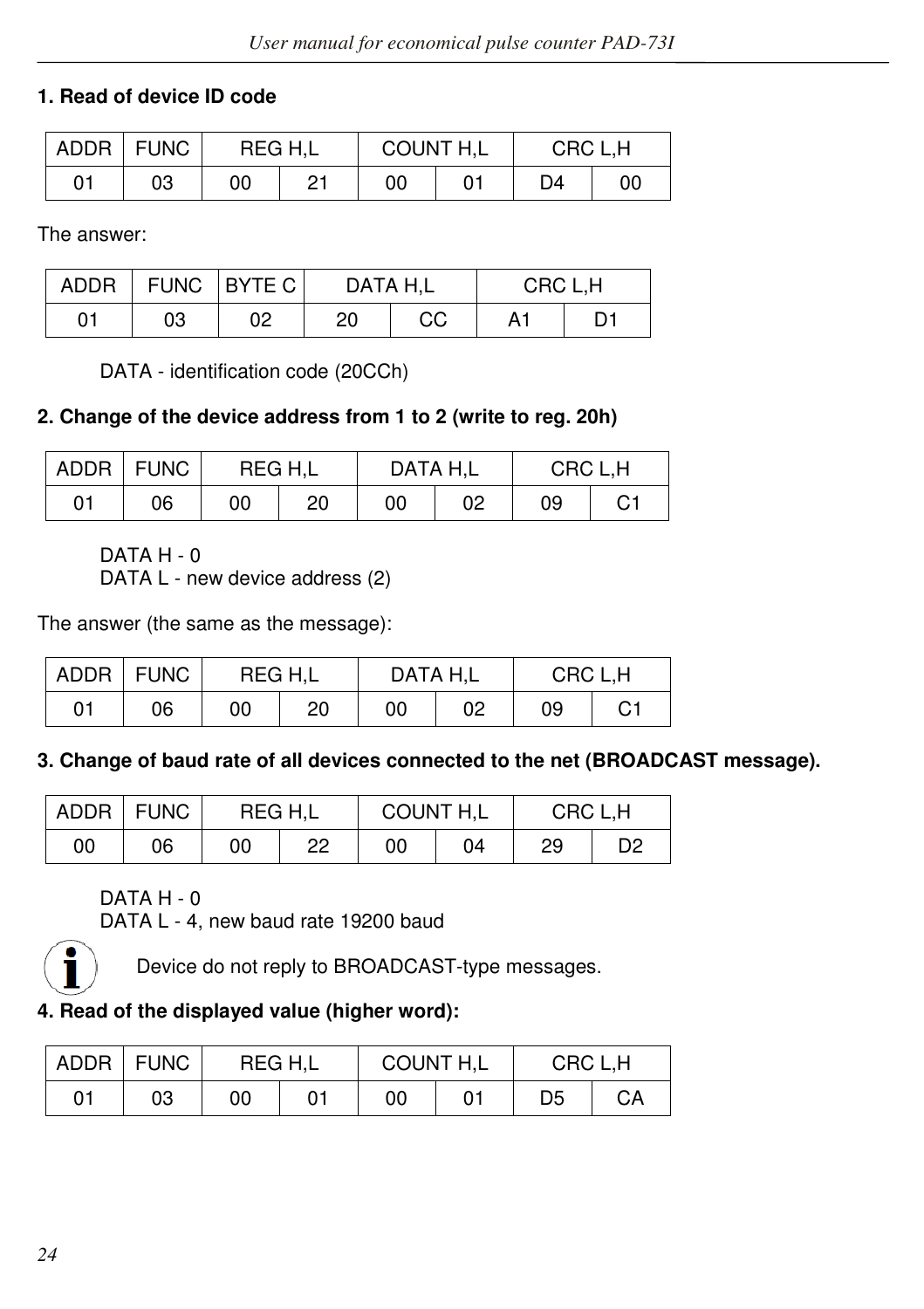Response, while normal operation (no errors):

| ADDR | <b>FUNC</b> | I BYTE C | DATA H.L |    | CRC L.H |    |  |
|------|-------------|----------|----------|----|---------|----|--|
| 01   | 03          | 02       | 00       | 00 | B8      | 4C |  |

DATA H,  $L - 0000h = 0$ , higher word of displayed value = 00

#### **5. Read of the displayed value (high and low word),**

| <b>ADDR</b> | <b>FUNC</b> |    | REG H.L | COUNT H,L |    | CRC L.H |    |
|-------------|-------------|----|---------|-----------|----|---------|----|
| 01          | 03          | 00 |         | 00        | 02 | 95      | CВ |

Response, while normal operation (no errors):

| <b>ADDR</b> | <b>FUNC</b> | BYTE C | DATA H1,L1 |    | DATA H2,L2 |    | CRC L.H |    |
|-------------|-------------|--------|------------|----|------------|----|---------|----|
| 01          | 03          | 04     | 00         | 00 | 00         | 57 | BB      | CЕ |

DATA - 00000057h = 87, displayed value =  $87$ 

## **6. Settings of the programmable inputs parameters, "Pr InP"="rESEt"**

| <b>ADDR</b> | <b>FUNC</b> |    | REG H.L | DATA H.L |  | CRC L.H |    |
|-------------|-------------|----|---------|----------|--|---------|----|
| 01          | 06          | 00 |         | 00       |  | 18      | 0F |

The answer (the same as the message):

| <b>ADDR</b> | <b>FUNC</b> | REG H.L |  | DATA H.L |  | CRC L.H |    |
|-------------|-------------|---------|--|----------|--|---------|----|
| 01          | 06          | 00      |  | 00       |  | 18      | 0F |

#### **7. Try to write illegal data value into baud rate register**

| ADDR | <b>FUNC</b> | REG H.L |    | DATA H.L |    | CRC L.H |    |
|------|-------------|---------|----|----------|----|---------|----|
| 01   | 06          | 00      | 22 | 00       | 09 | E9      | C6 |

DATA  $L = 9$  - value exceeds allowable range  $(0, 7)$ 

The answer (exception code 03h - illegal data value):

| <b>ADDR</b> | <b>FUNC</b> | ERR | CRC L.H |    |  |
|-------------|-------------|-----|---------|----|--|
| 01          | 86          | 03  | 02      | 61 |  |



**There is no full implementation of the Modbus Protocol in the device. The functions presented above are available only.**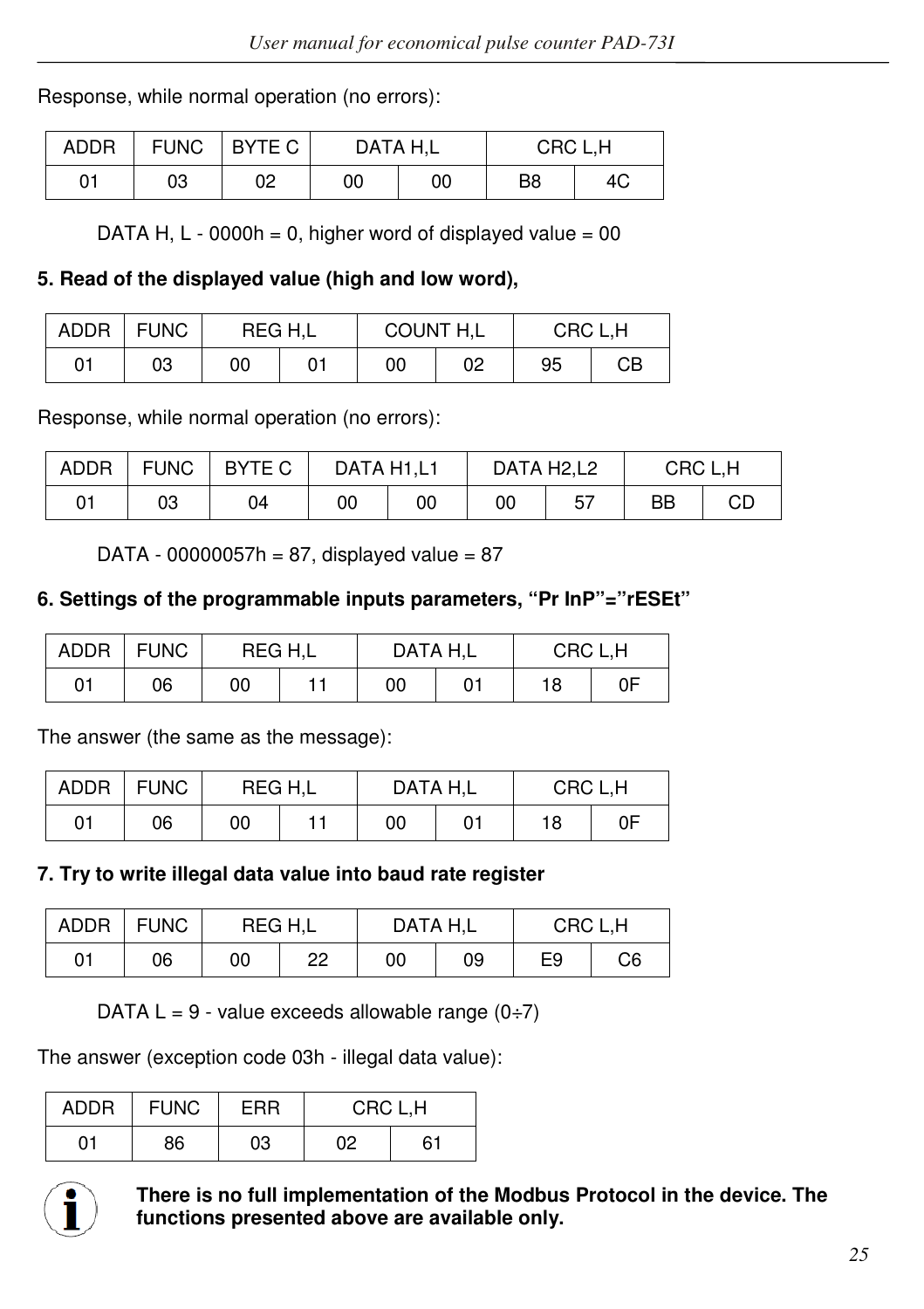# *10. DEFAULT AND USER'S SETTINGS LIST*

| Parameter                                                             | <b>Description</b>                                                                         | Default value    | User's value | Desc.<br>page |  |  |  |  |
|-----------------------------------------------------------------------|--------------------------------------------------------------------------------------------|------------------|--------------|---------------|--|--|--|--|
| Settings of programmable input, zeroing, filtering, and counting mode |                                                                                            |                  |              |               |  |  |  |  |
| rESEt                                                                 | Clearing (zeroing) source of main counter                                                  | <b>ALL</b>       |              | 16            |  |  |  |  |
| FiLtEr                                                                | Digital filtration rate                                                                    | $\Omega$         |              | 17            |  |  |  |  |
| Pr in P                                                               | Programmable input function                                                                | diSAbL           |              | 17            |  |  |  |  |
| Prescaler settings (menu "PrESCA")                                    |                                                                                            |                  |              |               |  |  |  |  |
| muL                                                                   | multiplier                                                                                 | 1                |              | 17            |  |  |  |  |
| div                                                                   | divider                                                                                    | 1                |              | 17            |  |  |  |  |
| oFFSEt                                                                | Offset - constant value added to the result to move<br>the zero point of the current scale | $\Omega$         |              | 17            |  |  |  |  |
| Point                                                                 | Decimal point position                                                                     | 0.0              |              | 17            |  |  |  |  |
| RS-485 interface configuration ("rS-485" menu)                        |                                                                                            |                  |              |               |  |  |  |  |
| Addr                                                                  | Device address                                                                             | 1                |              | 18            |  |  |  |  |
| bAud                                                                  | Baud rate                                                                                  | 9600             |              | 18            |  |  |  |  |
| mbAccE                                                                | Permission to changes of configuration registers                                           | on               |              | 18            |  |  |  |  |
| mbtimE                                                                | Maximum delay between received messages                                                    | 0                |              | 18            |  |  |  |  |
| rESP                                                                  | Additional delay of answer transmission                                                    | Std              |              | 18            |  |  |  |  |
| Display parameters                                                    |                                                                                            |                  |              |               |  |  |  |  |
| briGHt                                                                | Display brightness                                                                         | bri <sub>6</sub> |              | 19            |  |  |  |  |
| Configuration of numerical parameters edition                         |                                                                                            |                  |              |               |  |  |  |  |
| Edit                                                                  | Numerical parameters edit mode                                                             | dig              |              | 19            |  |  |  |  |